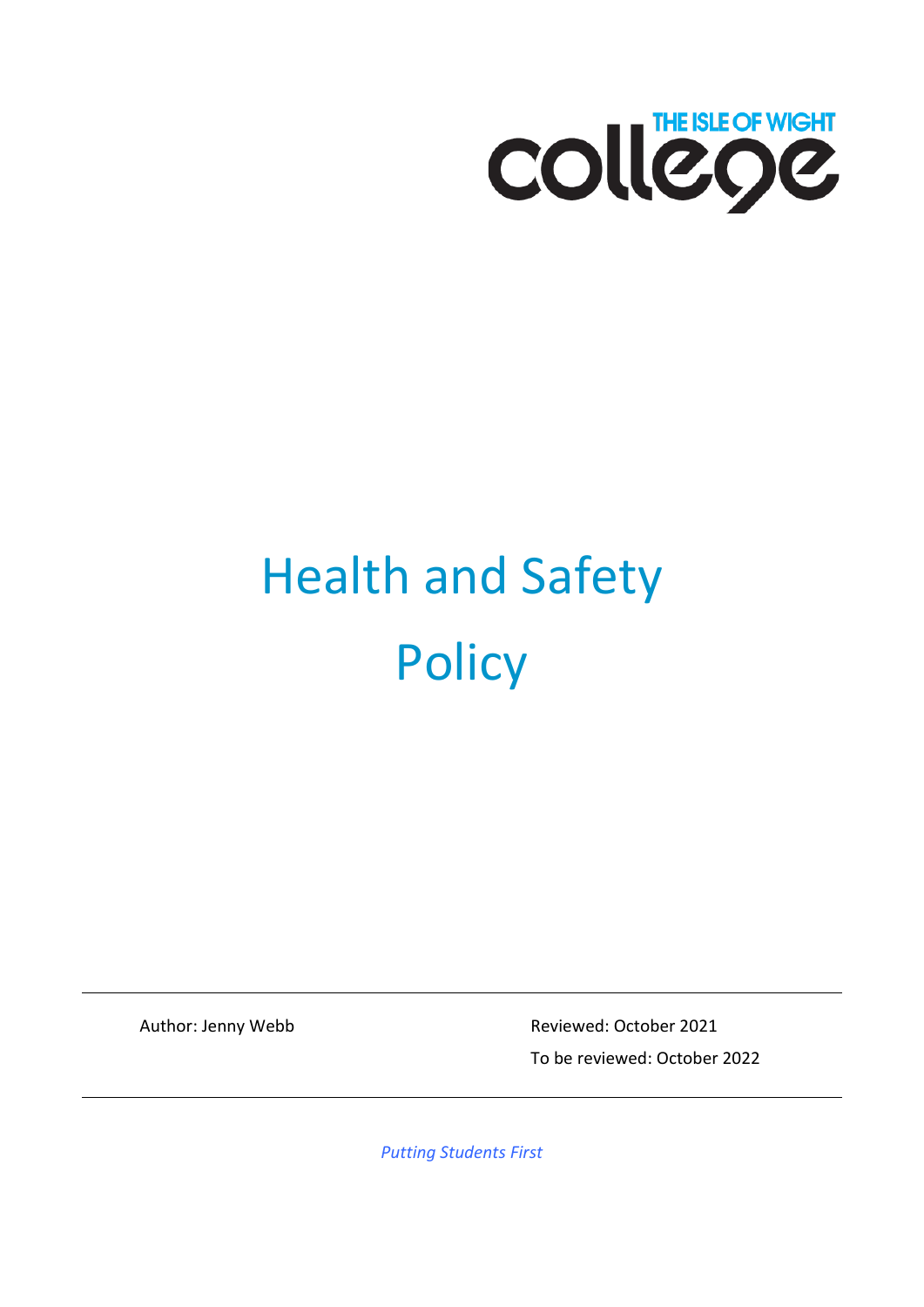# **Contents**

| 1. |      |                                                                                          |  |  |
|----|------|------------------------------------------------------------------------------------------|--|--|
| 2. |      |                                                                                          |  |  |
|    | 2.1  |                                                                                          |  |  |
|    | 2.2  |                                                                                          |  |  |
|    | 2.3  |                                                                                          |  |  |
|    | 2.4  |                                                                                          |  |  |
|    | 2.5  |                                                                                          |  |  |
|    | 2.6  |                                                                                          |  |  |
|    | 2.7  |                                                                                          |  |  |
|    | 2.8  |                                                                                          |  |  |
|    | 2.9  |                                                                                          |  |  |
|    | 2.10 |                                                                                          |  |  |
|    | 2.11 |                                                                                          |  |  |
|    | 2.12 |                                                                                          |  |  |
|    | 2.13 |                                                                                          |  |  |
|    | 2.14 |                                                                                          |  |  |
| 3. |      |                                                                                          |  |  |
|    | 3.1  | Risk assessment (see Health and Safety Risk Management Policy)  17                       |  |  |
|    | 3.2  |                                                                                          |  |  |
|    | 3.3  |                                                                                          |  |  |
|    | 3.4  |                                                                                          |  |  |
|    | 3.5  |                                                                                          |  |  |
|    | 3.6  | Portable electrical appliances (see Inspection/Testing of Portable Electrical Appliances |  |  |
|    | 3.7  | Personal Protective Equipment and clothing (see PPE policy) 19                           |  |  |
|    | 3.8  |                                                                                          |  |  |
|    | 3.9  |                                                                                          |  |  |
|    | 3.10 |                                                                                          |  |  |
|    | 3.11 | Public events and letting (see Room Hire Procedure and associated Risk assessment)20     |  |  |
|    | 3.12 | Ill health due to workplace stress in accordance to MH&SW 1999 (see Stress               |  |  |
|    | 3.13 | Medication (see Dispensing, Storage and Administration of Medication Policy) 21          |  |  |
|    | 3.14 | Incidents/accidents and first aid (See First Aid and accident reporting Policy) 21       |  |  |
|    | 3.15 |                                                                                          |  |  |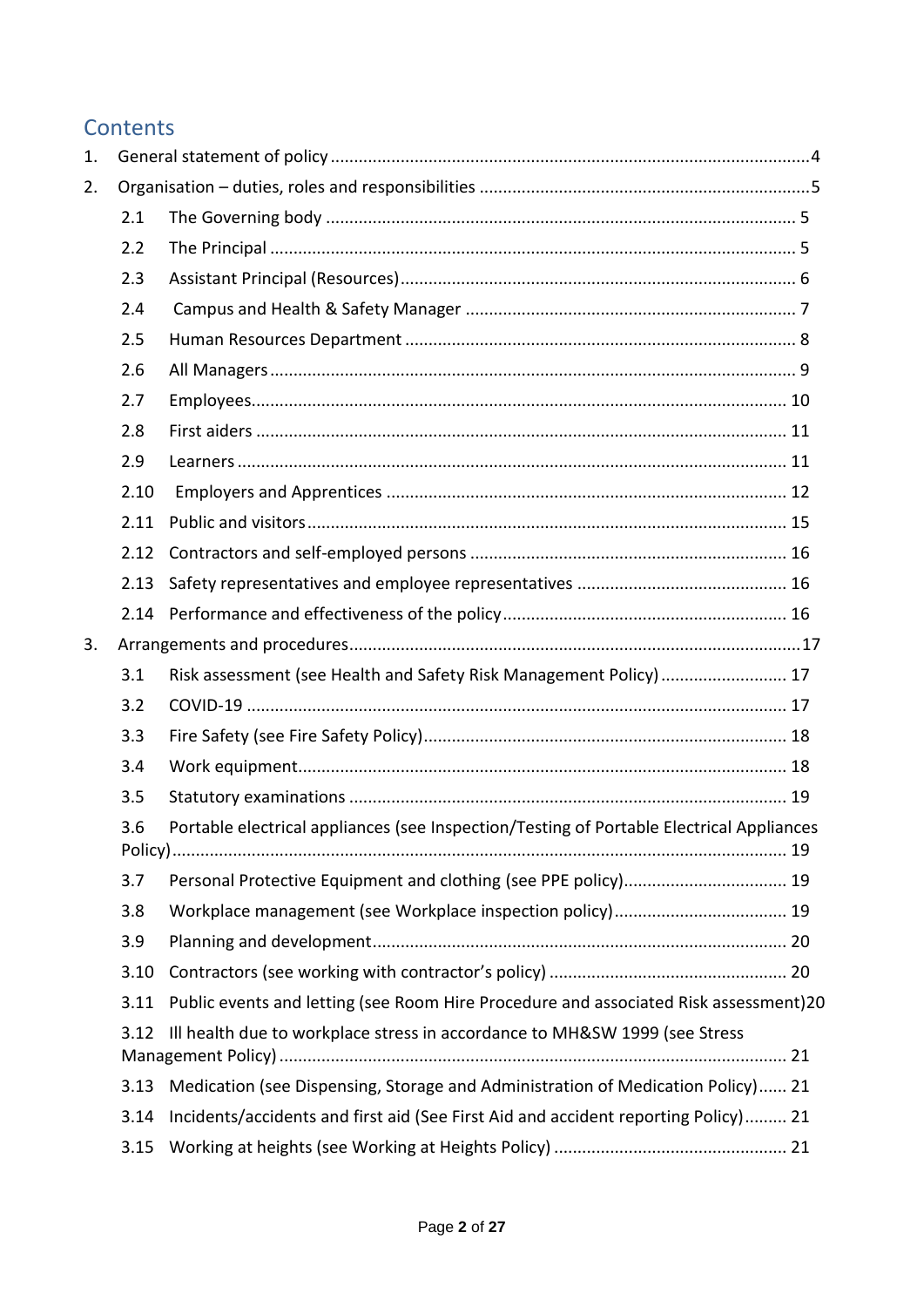|      | 3.16 Use of IT equipment (See Eye tests and glasses for regular users of Display Screen |  |
|------|-----------------------------------------------------------------------------------------|--|
| 3.17 |                                                                                         |  |
| 3.18 |                                                                                         |  |
| 3.19 |                                                                                         |  |
| 3.20 |                                                                                         |  |
| 3.21 | Off-site educational visits and overseas travel (see both Off-Site visits and Overseas  |  |
| 3.22 |                                                                                         |  |
| 3.23 |                                                                                         |  |
| 3.24 |                                                                                         |  |
| 3.25 |                                                                                         |  |
| 3.26 |                                                                                         |  |
| 3.27 |                                                                                         |  |
| 3.28 |                                                                                         |  |
| 3.29 |                                                                                         |  |
| 3.30 | Asbestos management (see Asbestos Management Plan and Policy) 25                        |  |
| 3.31 |                                                                                         |  |
| 3.32 |                                                                                         |  |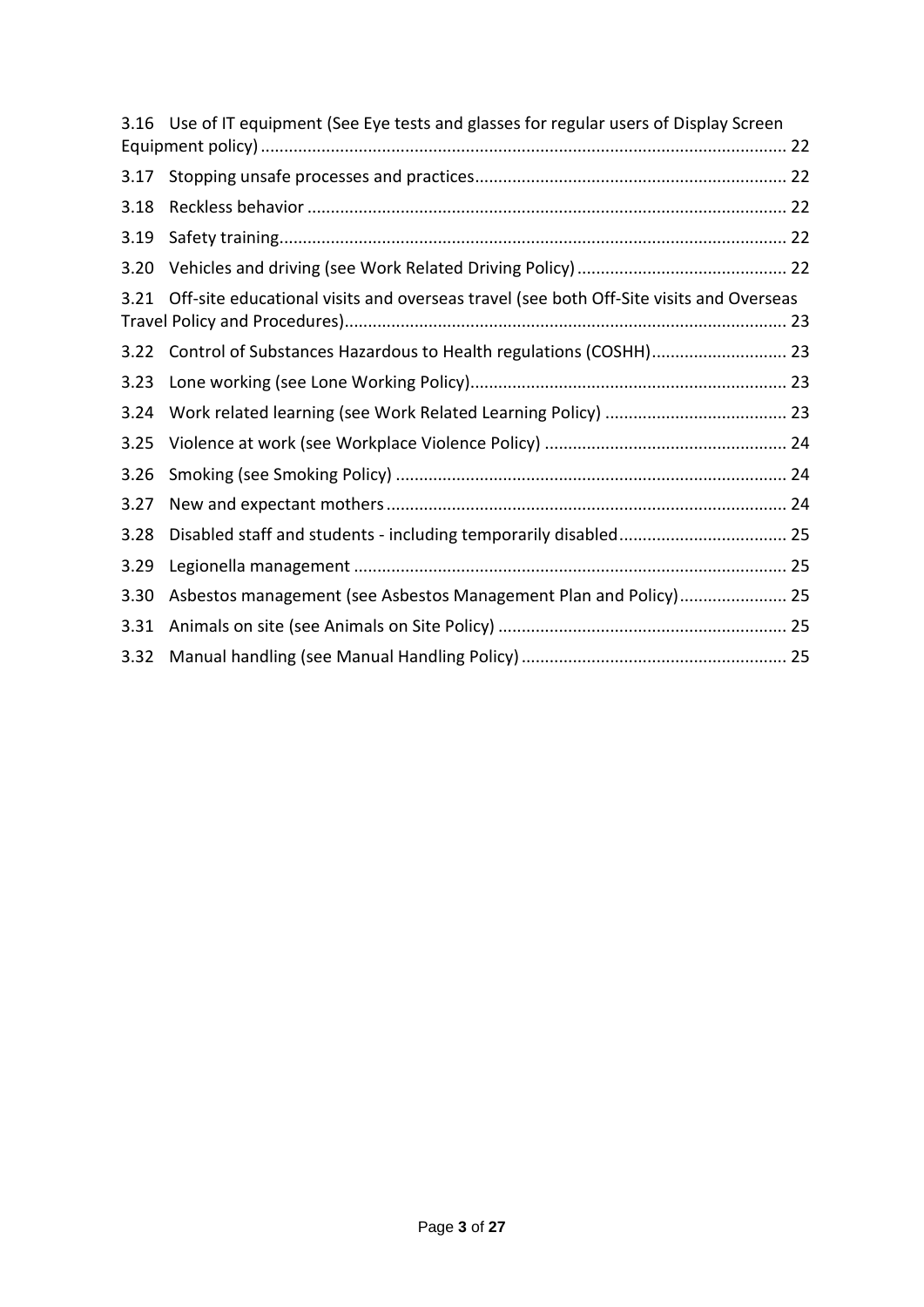# <span id="page-3-0"></span>**1. General statement of policy**

The Governing body and management of the Isle of Wight College recognise and accept their responsibilities under the Health and Safety at Work Act 1974, the Management of Health and Safety at Work Regulations 1999 and associated protective legislation, both as an employer and as a company.

To comply with its statutory and common law duties, the Isle of Wight College has arranged insurance against liability for injury and/or disease suffered by any of its employees arising out of and in the course of employment, if caused by negligence and/or breach of statutory duty on the part of the college.

Isle of Wight College employees agree as part of their contract of employment to comply with their individual duties under both the Health and Safety at Work Act 1974 and the Management of Health and Safety at Work Regulations 1999 and will co-operate with their employer to enable them to carry out their health and safety duties under the act.

In accordance with the Reporting of Injuries, Diseases and Dangerous Occurrences Regulations 1995 (RIDDOR), the Isle of Wight College has a system for reporting accidents, diseases and dangerous occurrences to the Health and Safety Executive in addition to recording all workplace accidents and/or near misses. The Isle of Wight College will comply with its duties towards employees under the Health and Safety at work Act 1974 and the Management of Health and Safety at Work Regulations 1999 so far as is reasonably practicable in order to:

- Provide and maintain plant and systems of work that are safe and without risks to health, a safe place of work and a safe system of work
- To ensure that the risks of COVID-19 presented to students, staff and visitors are reduced to an acceptable level.
- Ensure the safety and absence of risks to health in connection with the use, handling, storage and transport of articles and substances
- Provide such information, instruction, training and supervision as may be necessary to ensure the health and safety at work of its employees
- Make regular risk assessments available to employees
- Take appropriate preventative/protective measures
- Provide employees with health surveillance where necessary
- Appoint competent personnel to secure compliance with statutory duties and to undertake reviews of the policy as necessary.

In order to meet its obligations towards the general public and all lawful visitors to the college strict attention will be paid to the Isle of Wight College's duties under the Health and Safety at Work Act 1974 and the Occupiers Liability Acts 1957 and 1984.

This policy has been prepared in compliance with Section 2(3) of the Health and Safety at Work Act 1974 and binds all Governors, managers, and employees, in the interests of employees, learners and visitors.

Principal  $\langle N \rangle$  DEBBIE LAVIN CBE

Chair of Governors N<sub>G</sub> NICHOLAS ENGLAND DL

Dated 13 October 2021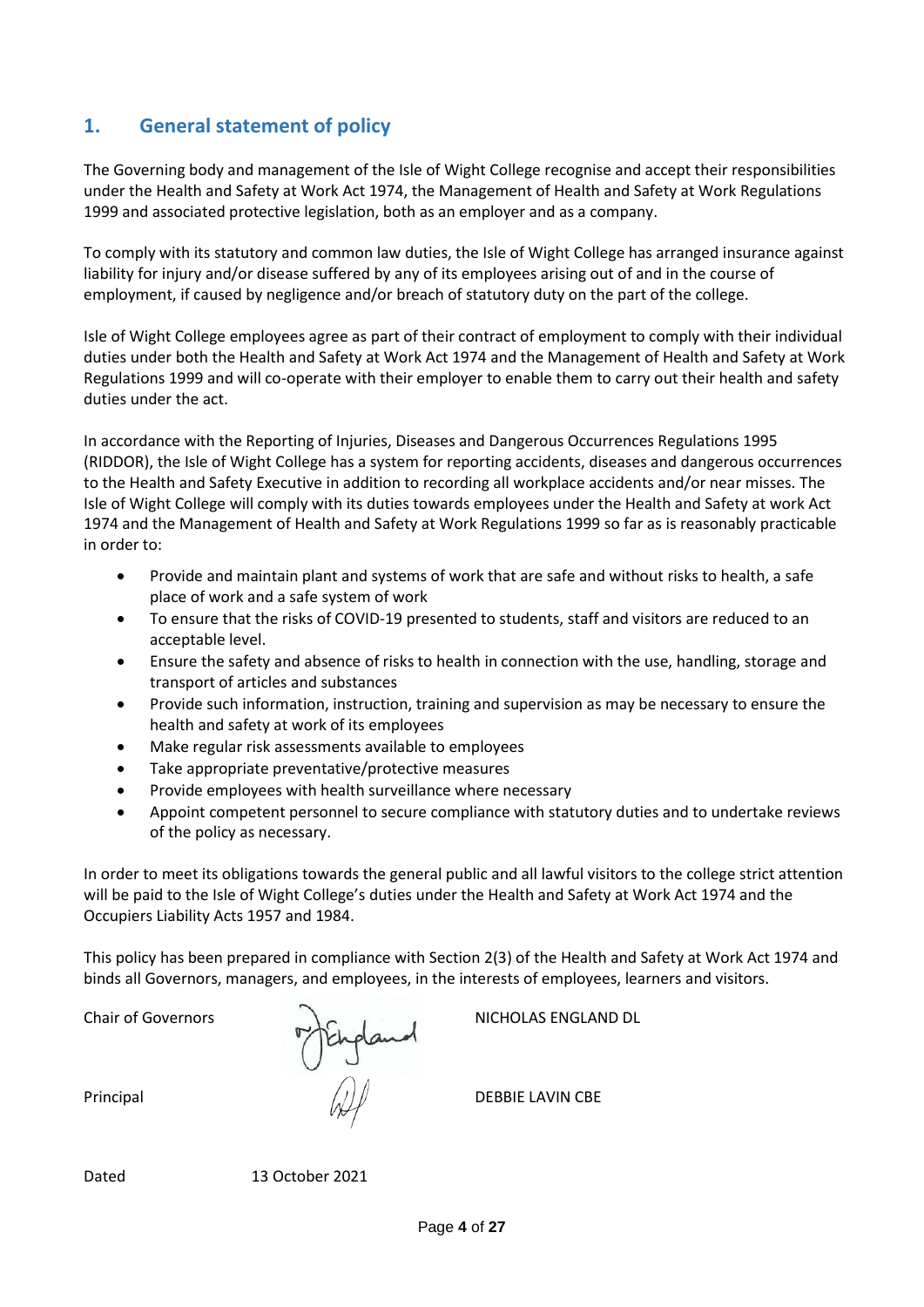# <span id="page-4-0"></span>**2. Organisation – duties, roles and responsibilities**

#### <span id="page-4-1"></span>**2.1 The Governing body**

The Governing body and elected governor with specific health and safety responsibilities take ultimate responsibility for health and safety and that effective machinery is in place for the achievement of the policies concerned with health, safety, welfare and environmental protection. They will ensure that company policies are reviewed as appropriate in order to secure continuing compliance with existing policies, current legislation and any changes to the law.

The Governing body will annually review this health and safety policy and authorise the incorporation of those proposed amendments of which it approves.

The Governing body requires an annual report on health and safety to be tabled for its consideration.

The Governing body accepts responsibility for ensuring that the college allocates sufficient resources in terms of staff, training and funds to fulfil its legal obligations and the standards set out in this policy.

#### <span id="page-4-2"></span>**2.2 The Principal**

The Principal is responsible and accountable to the Governing body for effectively implementing the college Health and Safety Policy and for all matters relating to health, safety and welfare connected with the premises or activities undertaken by the college.

The day-to-day management of health and safety issues is delegated to the Assistant Principal for Resources and Finance and the college Campus and Health & Safety Manager.

The Principal must be aware of all contractors and third parties entering the college to undertake maintenance, service or other works. This duty is delegated to the Campus and Health & Safety Manager for planned and preventative maintenance, and the Head of IT and Projects for refurbishments.

When any work is carried out by contractors, it is the Principal's responsibility to ensure that the contractors are competent to undertake the work and to plan and oversee the safe completion of the work. A PTW (Permit to Work), if appropriate, RA (Risk Assessment) and MS (Method Statement) will all be required prior to work being carried out, to ensure all control measures are appropriate and adequate. This duty is delegated to the Campus and Health& Safety Manager for planned and preventative maintenance and the Head of IT and Projects for refurbishments.

The Principal must ensure that the agreed procedure for reporting all hazards, defects and problems regarding health and safety issues operates efficiently and effectively. This duty is delegated to the Assistant Principal for Resources and Finance and the college Campus and Health & Safety Manager.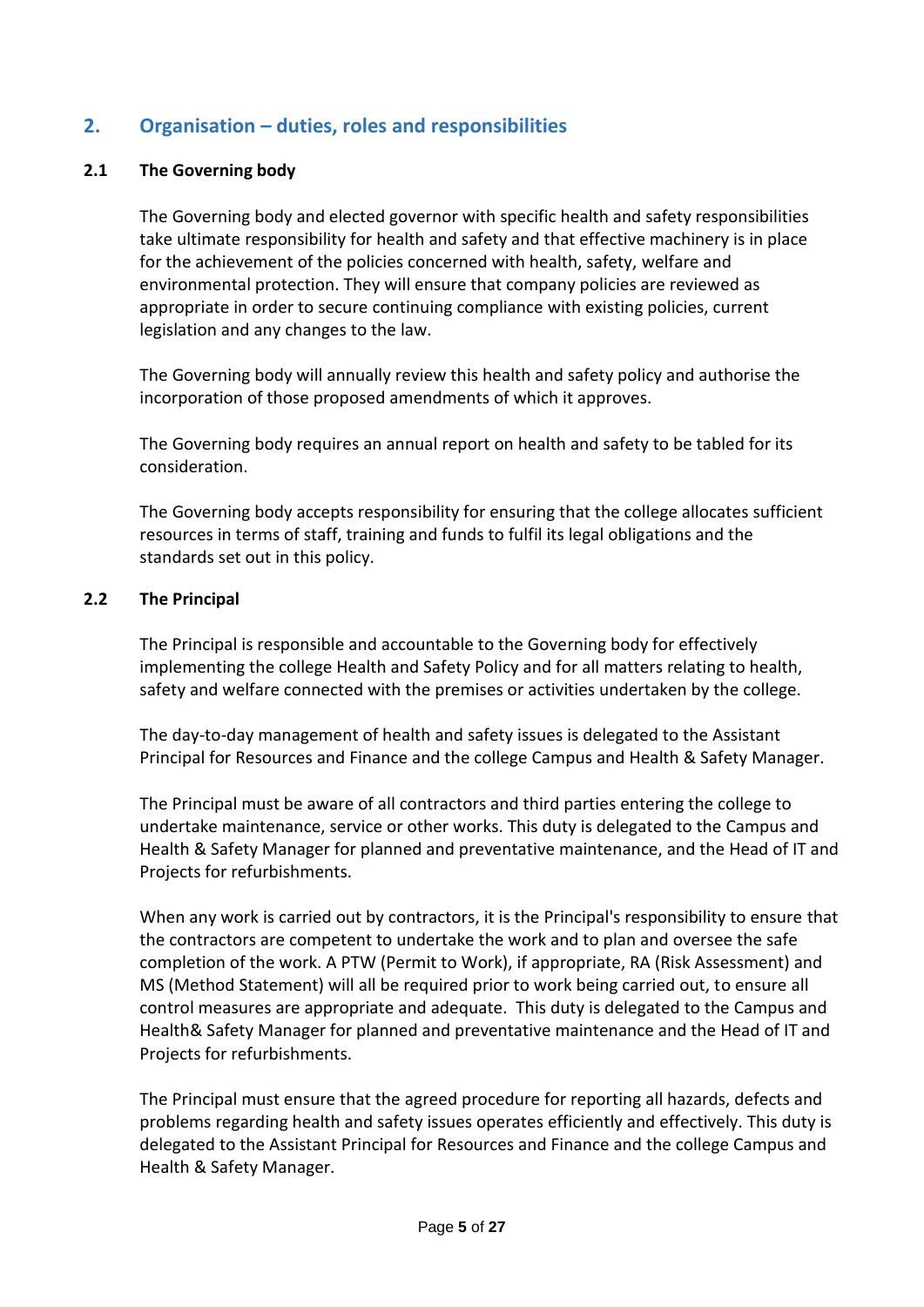The Principal is responsible for ensuring that all new, amended or updated material, including internal documentations and national legislation regarding health and safety issues is brought to the attention of all relevant personnel. This duty is delegated to both the Human Resources Manager (HR) and the Campus and Health & Safety Manager.

The Principal is responsible for ensuring effective liaison between the college and its stakeholders, delegating day-to-day operational responsibility to the Campus and Health & Safety Manager and, for refurbishments, to the Head of IT and Projects.

Advice will be sought, when appropriate, by the Principal from outside specialists or consultants.

The Principal will ensure that appropriate training is given to all staff, especially new appointments or staff transferred within the college, to enable them to fulfill their responsibilities. This duty is delegated to the HR Manager.

The Principal will consult with trade union safety representatives on all health, safety and welfare issues. Time will be allocated to them to carry out their duties as defined in the College Trade Union Facilities Agreement. This duty is delegated to the Assistant Principal (Resources and Finance).

The Principal will present, via the Campus and Health & Safety Manager, an annual management report to the College Board of Governors on health and safety issues with recommendations, where appropriate, for the revision of the Health and Safety Policy.

# <span id="page-5-0"></span>**2.3 Assistant Principal (Resources)**

The Assistant Principal (Resources and Finance) is responsible to the Principal for the day-today implementation of the college's Health and Safety Policy and liaising with staff as required ensuring that safety procedures and policy agreements are adhered to.

The Assistant Principal (Resources and Finance), in conjunction with the Campus and Health & Safety Manager, is:

- Responsible for the formulation and monitoring of the effectiveness of all health and safety policies and procedures. The Assistant Principal (Resources and Finance) will review these policies and procedures as necessary in consultation with the Campus and Health &Safety Manager and the college Health and Safety Committee.
- Responsible for ensuring that competent persons or specialists are consulted, as necessary, to advice on health, safety and welfare matters.
- All refurbishment and project contractual work carried out at the college is coordinated and that procedures are laid down for building work such as; works at height excavation and drainage, alterations to building structures, refurbishment or remodelling schemes. A PTW (Permit to Work), RA (Risk Assessment) and MS (Method Statement) will all be requested prior to work being carried out, to ensure all control measures over risk factors are appropriate and adequate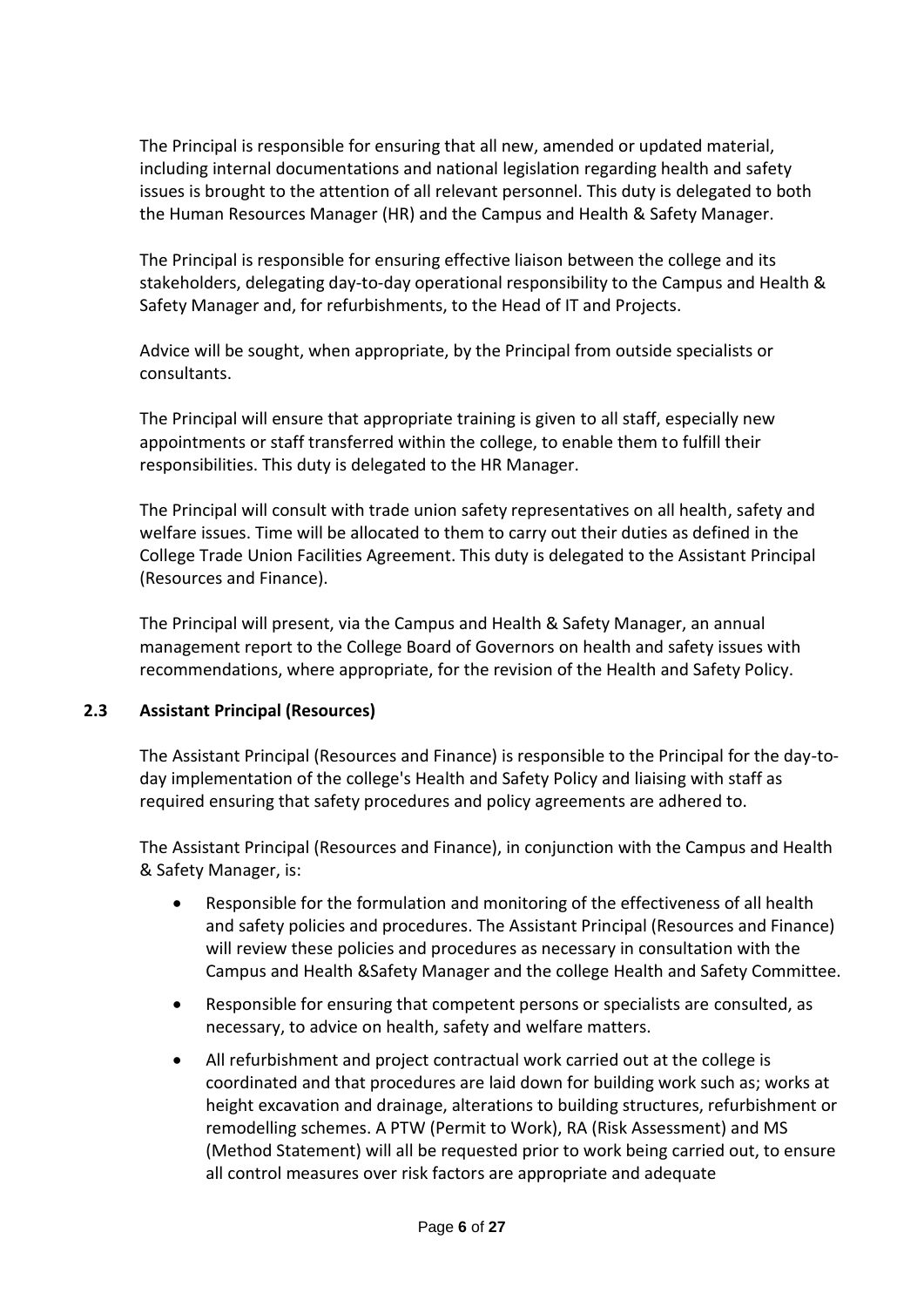- The appointment of competent contractors is made in accordance with legislation and the college Working with Contractors policy requirements
- A close liaison with any contractors working at the college is maintained in all matters regarding health and safety
- Copies of any relevant statutory notices, placards or regulations are displayed.
- Copies of the emergency evacuation procedures and assembly points must be prominently displayed in line with current legislation and in all areas of the college after all refurbishments or project works.
- Responsible for the line management of the Campus and Health & Safety Manager.

# <span id="page-6-0"></span>**2.4 Campus and Health & Safety Manager**

The Campus and Health & Safety Manager is accountable to the Assistant Principal (Resources) and is responsible for maintaining the college buildings, grounds and plant. Assisting with building refurbishment and providing advice on health and safety to assist the Isle of Wight College to develop its safety culture. The Campus and Health and Safety Manager is responsible and accountable to the Assistant Principal for all matters relating to health, safety and welfare within the area of their activity, encouraging and assisting in developing safety procedures and ensuring that established rules and safe working practices are adhered to.

The responsibilities of the Campus and Health & Safety Manager are to:

- Liaise with and provide advice to college staff (with delegated health and safety responsibilities)
- Formulation and review of health and safety policies and procedures
- Liaise directly with external agencies such as the ESFA (Education & Skills Funding Agency), HSE (Health and Safety Executive), AoC (Association of Colleges), Fire Service, NHS (National Health Service) and the Local Authority
- Attend and represent the Isle of Wight College at external meetings as and when appropriate
- Conduct health and safety audits and inspections, including cross college risk assessments
- Advise and guide the college staff with health and safety responsibilities
- Undertake risk assessments as and when requested or appropriate.
- Attend joint HR (Human Resources) and HS (Health and Safety) college meetings
- Attend college Health and Safety Committee meetings
- Assist Managers to undertake regular safety inspections
- Monitor emergency evacuation procedures and practices and report on these matters to the Assistant Principal (Resources and Finance) and to the Health and Safety Committee.
- Collect and circulate new health and safety information.
- Investigate accidents and ill health of learners and staff according to college procedures, reporting as necessary to the Assistant Principal (Resources and Finance)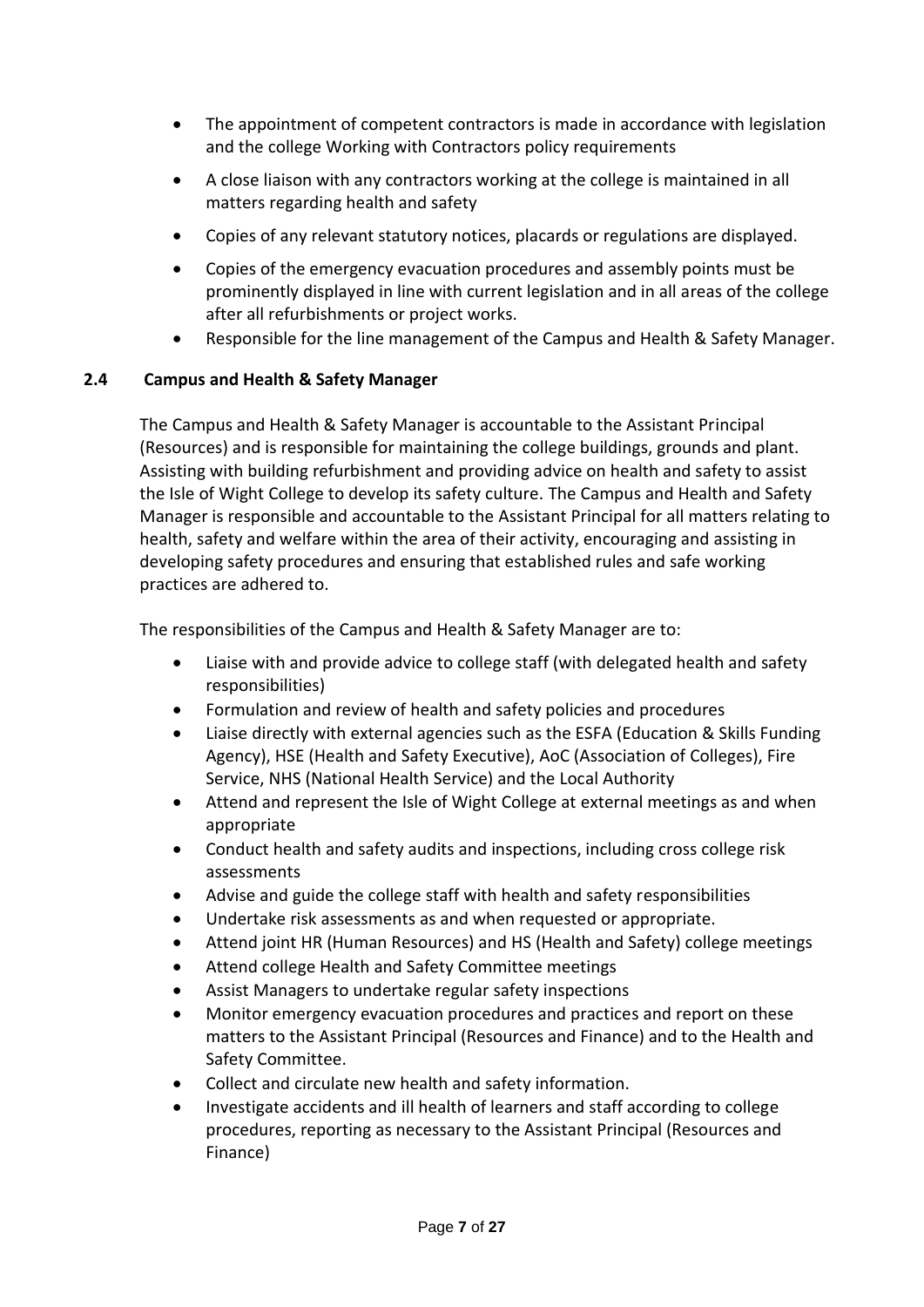- o Populate the Accident Incident Management System and generate an annual report on accidents and general health and safety progress made per academic year
- o Ensure regular statutory inspections are carried out, priority being given to plant, machinery, electrical appliances, fire safety, legionella and asbestos
- o The appointment of competent contractors is made in accordance with legislative requirements
- $\circ$  Appropriate personal protective equipment (PPE) based on risk assessment is provided for the facilities team.
- o First aid, fire safety, local exhaust ventilation (LEV) maintenance and dust/noise level monitoring/sampling evac-chair training is provided
- o Suitable arrangements for the provision of written procedures for contractors
- o All fleet is subject to regular vehicle servicing and MOTs and that only those trained in line with the Isle of Wight College Work Related Driving Policy are authorised to drive college mini buses
- o Ensure that contractual work carried out at the college for plant maintenance is coordinated and that procedures are laid down for work such as; works at height excavation and drainage, PTW (Permit to Work), RA (Risk Assessment), MS (Method Statement), will all be requested prior to work being carried out, to ensure all control measures over risk factors are appropriate and adequate
- Provide and support training for all staff in matters of health and safety
- Provide the college SMT (Senior Management Team) with regular updates on all matters relating to the management of health and safety, and to attend SMT meetings when requested
- Line manage the facilities team, grounds man, Workplace Health and Safety Officer and health and safety administrator and oversee health and safety arrangements for work related learning.
- Building remodelling and refurbishment in line with the college property strategy ensuring building works and adjustments are carried out and managed in a safe manner.
- Conduct health risk assessments for staff with illnesses when required, and with all employee expectant mothers
- Formulate and update all college fire risk assessments and ensuring any accommodation adjustments are carried out in consultation with fire services
- Ensure that all off-site activities have been suitably and sufficiently assessed in liaison with the Assistant Principal (Resources and Finance)
- Arrange and update first aid training/defibrillator training. Ensure the list of first aiders is up-to-date and that those trained to carry out first aid have the required certificates in place.

# <span id="page-7-0"></span>**2.5 Human Resources Department**

The HR department is responsible for:

- Obtaining pre-employment (post offer) screening checks for new staff
- Organising referrals to Occupational Health professionals as required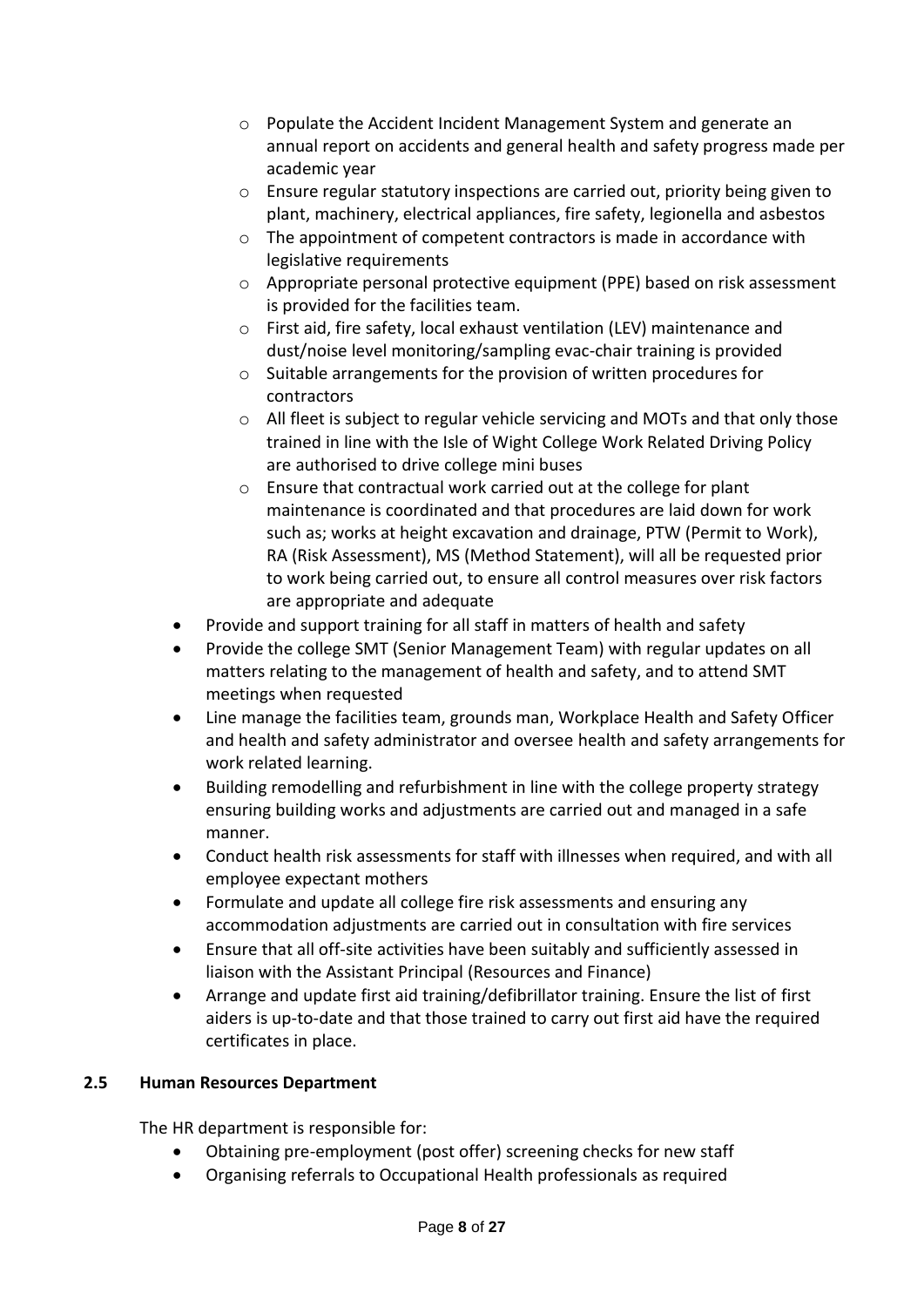- Assessing what constitutes reasonable adjustments for post holders
- Ensuring that no staff member is discriminated against on the grounds of ill health in accordance with the prevailing employment laws of the day
- Providing legal advice to the Assistant Principal (Finance and Resources) on employment laws relevant to health and safety
- Ensuring that all new staff including temporary staff attend health and safety inductions
- Refer those requiring work place adjustments via risk assessment to the Campus & Health and Safety Manager.

# <span id="page-8-0"></span>**2.6 All Managers**

In addition to their responsibilities as employees, managers are responsible for the control of health and safety risks associated with activities undertaken, and for the safety of anyone in the areas they manage.

# **Managers shall ensure that:**

They are aware of and comply with all health and safety policies to ensure their departments are managed in compliance with the Isle of Wight College's safety procedures:

- Suitable and sufficient risk assessments of the activities which may affect the health and safety of anyone working in the area are made and that the control measures to eliminate or protect against the risk are identified.
- Their staff are aware of students with Personal Emergency Evacuation Plans (PEEP'S) and are trained to carry out the safe evacuation of such students in their care
- Risk assessments include risks to new or expectant mothers, in liaison with the Campus and Health & Safety Manager
- Safe working procedures or safe systems of work applicable to the area are devised, maintained and updated to comply with the Isle of Wight College's Health and Safety Risk Management Policy and relevant statutory provisions.
- Employees under their control are advised of all health and safety matters which could affect their areas of work and ensure that issues raised by employees concerning safety are investigated and action taken.
- Employees receive suitable instruction and training necessary to undertake their work in a safe manner.
- All new staff including temporary staff attend health and safety inductions
- Checks have been carried out to ensure that students only work in a HASP safety approved location.
- Regular checks and inspections are made for hazards, unsafe acts or practices, and that appropriate action is taken to eliminate or correct them.
- Any proposed changes to accommodation, whether activity or building layout, MUST BE risk evaluated prior to changes taking place. The Assistant Principal (Resources and Finance) and the college Campus and Health & Safety Manager must be informed of any proposed changes.
- A proportion of allocated budgets are used for health and safety, including Personal protection equipment, within their departments (PPE).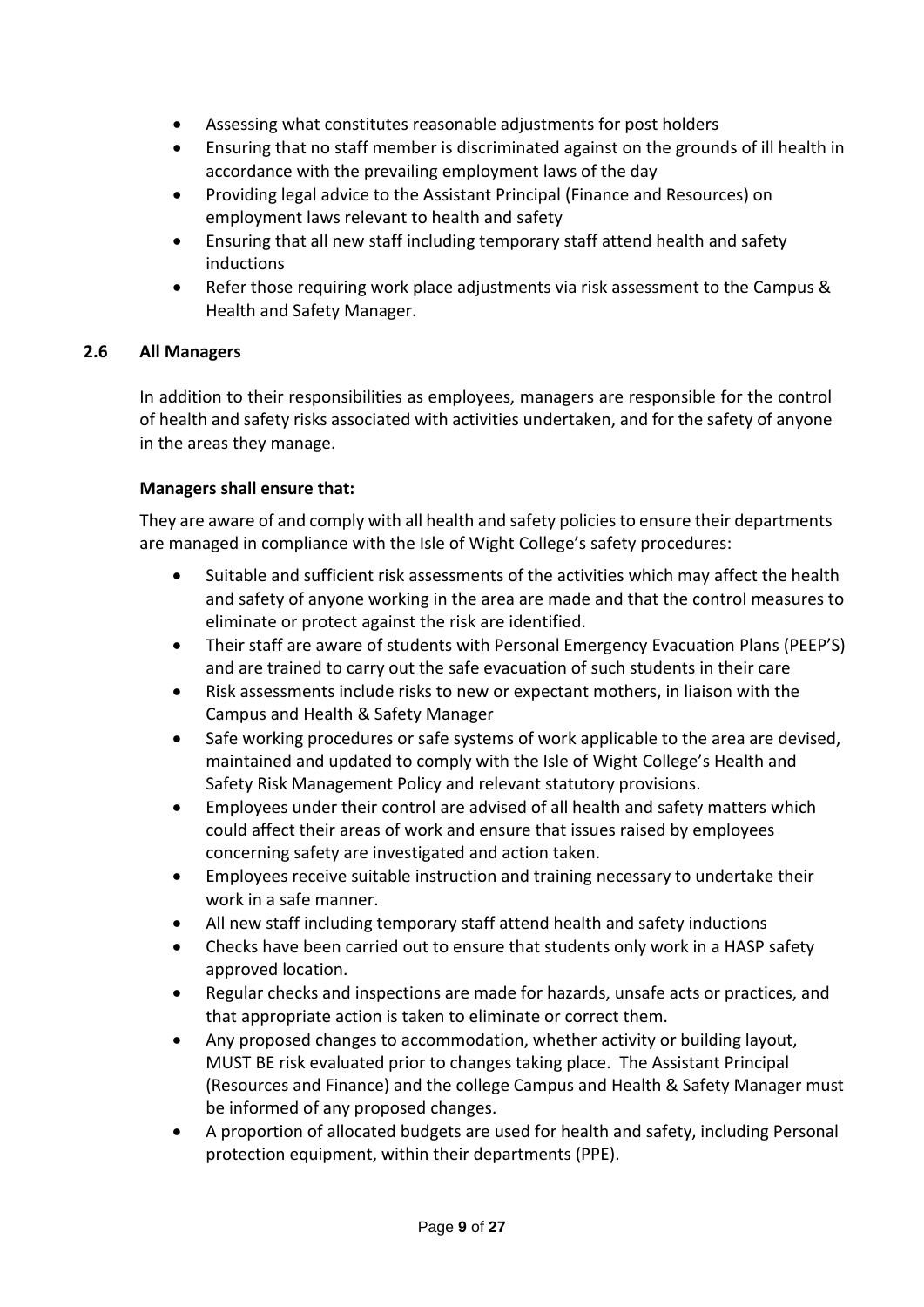- Periodic checks of work equipment are undertaken and recorded via the college Maintenance database system and that defective conditions are reported and receive attention.
- Appropriate health and safety warning notices are provided and maintained.
- Provide information on properly authorised hazardous substances to the users of the substances via COSHH assessment and manufacturer safety data sheets.
- All accidents/incidents are notified to the Health and Safety administrator or the Campus and Health & Safety Manager using recognised college procedures and systems.
- All safety problems, defects and hazards that cannot be rectified at unit level are reported to the Campus and Health & Safety Manager.
- Health and safety is a standard item on the agenda of formal departmental meetings.
- All students receive a health and safety induction.
- Good health and safety practice is promoted, using a variety of methods, vigorously across their areas of responsibility.
- Take responsibility that all reasonable practicable steps are in place for lone workers, including if necessary Lone working risk assessments.
- Students under their areas of responsibility are instructed on the type of PPE to be worn and that checks are in place to ensure correct usage.

# <span id="page-9-0"></span>**2.7 Employees**

All employees have contractual health and safety obligations related to their daily work activities. All employees (including temporary and agency staff) shall:

- Be fully conversant with this Health and Safety Policy
- Attend health and safety inductions and evacuation chair training
- Have knowledge of any PEEP which may be in place for a student under their care and have a procedure in place for the student's safe evacuation in line with the PEEP
- Ensure that their own health and safety and that of other people are not adversely affected by anything that they do, or fail to do at work.
- Co-operate with management to enable the Isle of Wight College to comply with all relevant health and safety legislation.
- Complete checks of all working environments (where relevant) before commencing teaching or other work tasks to ensure that the environment is safe to work in. including work placements by checking that a valid HASP is in date and in place
- Inform their manager immediately if they believe that any activity or practice is unsafe.
- Be aware and work within the parameters of risk assessments and control measures identified to protect against those risks, enabling safe working practice.
- Comply with all Isle of Wight College safety procedures and utilise all personal protective equipment or clothing which may be specified for a task.
- Use only the correct tools and work equipment, including PPE (Personal Protective Equipment), for the job and ensure that any items used are in good condition and suitable for the purpose.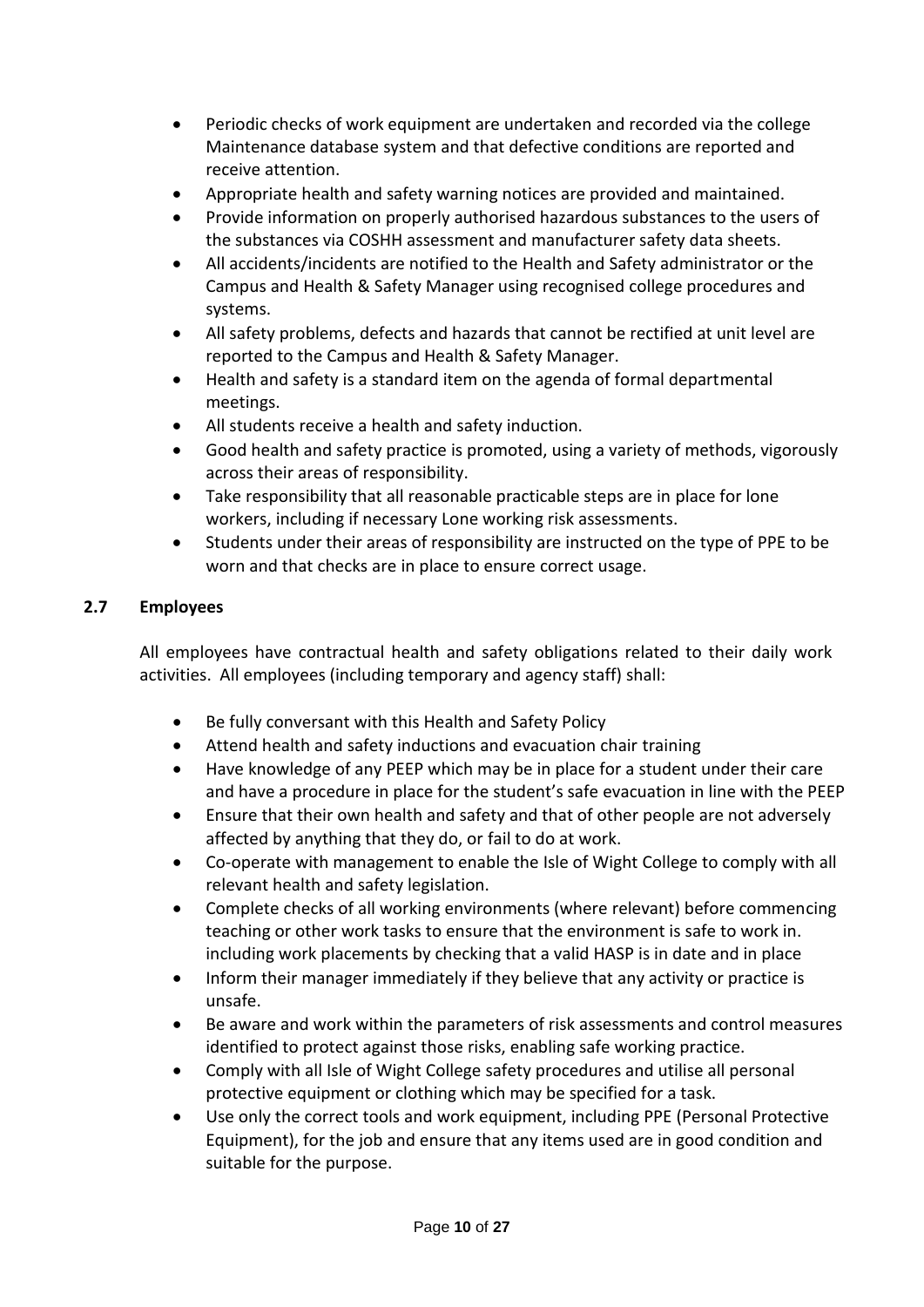- Work safely and efficiently, particularly when working unsupervised.
- Know the Isle of Wight College's emergency evacuation procedures.
- Do whatever is reasonably practicable to ensure that visitors to the college are not at risk from any operation or activity which may be undertaken in furtherance of college business.
- Report all accidents, dangerous occurrences or incidents to the Health and Safety Administrator or the Campus and Health & Safety Manager
- Safeguard their own health and safety when working off-site by familiarising themselves with the safety rules of that site or venue.
- Keep fire exit routes clear at all times
- Do not obstruct college fire safety equipment such as manual call points and fire extinguishers
- Be aware and proactive in the communication of 2.10a of this Policy.

*NOTE:* All staff have responsibility for the health, safety, and welfare of all learners and visitors and should be vigilant when moving around the campus.

#### <span id="page-10-0"></span>**2.8 First aiders**

First aiders are appointed for the college premises in accordance with the Health and Safety (First Aid) Regulations 1981 as amended. They are responsible for taking prompt and appropriate action following any accident/incident. Further information can be found in the college health and safety first aid policy.

#### <span id="page-10-1"></span>**2.9 Learners**

It is recognised that it is difficult for staff constantly to supervise and watch over learners at all times and for all activities. Learners have an active role within the college to take care to ensure that their own health and safety and that of other people is not affected by anything they do or fail to do while on the college premises.

The college encourages all its learners to adopt a mature, intelligent attitude towards health and safety while on the college premises and to minimise the possibility of any accident or injury occurring to either themselves or others.

Those involved in the day-to-day control of learners have a responsibility to ensure that at the commencement of any course or learning programme the following information is made known to all learners. Learners should:

- Inform staff immediately if they believe that any activity or practice they may be undertaking is unsafe.
- Report defects or dangerous conditions observed within the college to a member of staff.
- Sign documentation relating to risk assessments and safe systems of work, and instructed in the use of the control measures which have been identified to protect against risks, and which assist in accident prevention.
- Report all accidents whether persons are injured or not so that the college can carry out an accident investigation.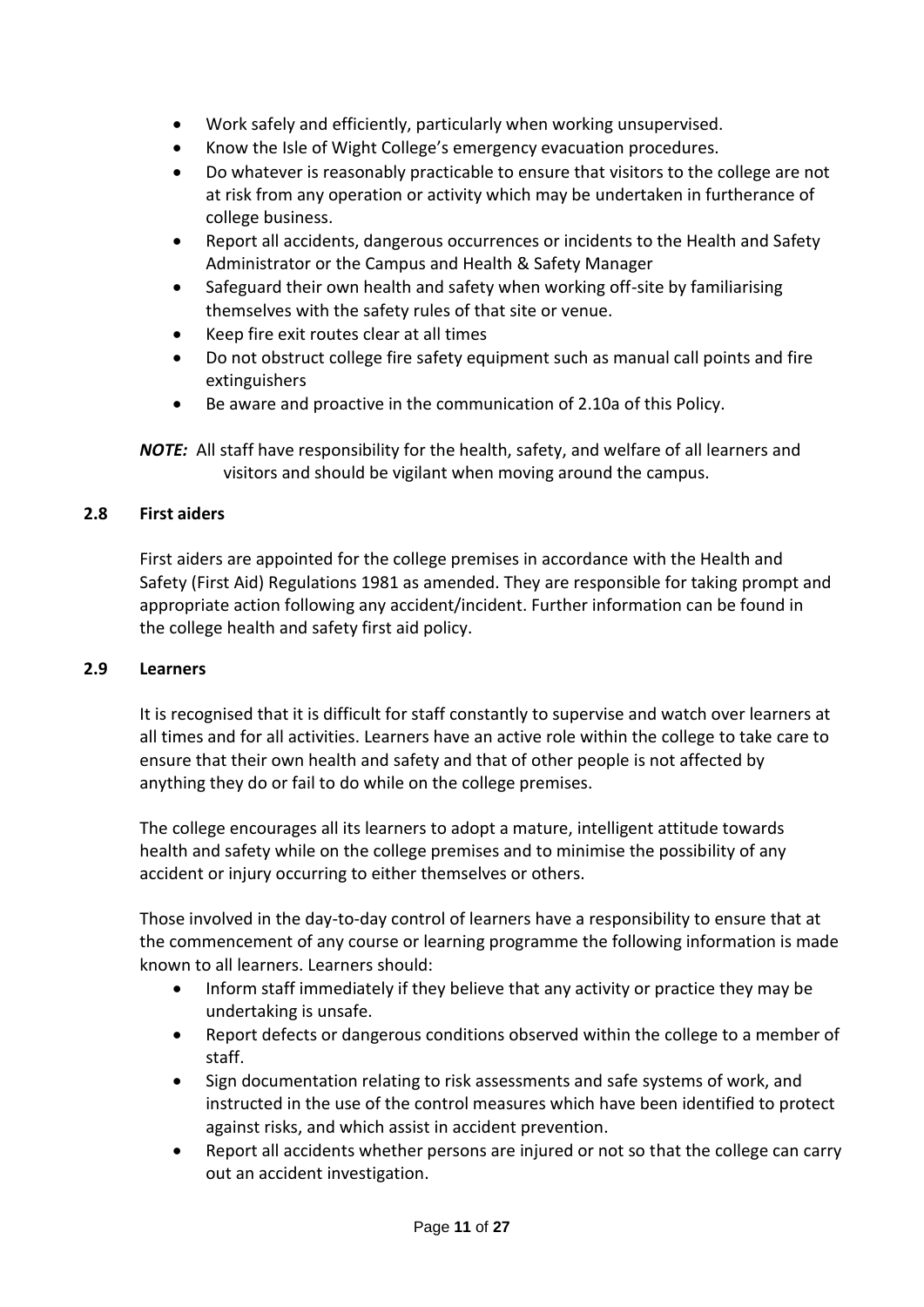- Comply with all health and safety instructions given by staff.
- Only use the correct work equipment and tools for the task, and only when properly authorised or supervised by the teaching staff.
- Use correctly all PPE (personal protective equipment) and/or clothing which may be specified for the task in accordance with instructions and training provided.
- Have a responsibility not to interfere with or misuse any equipment or item of PPE that has been supplied by the college for the purpose of controlling or eliminating risk.
- Ensure that activities undertaken do not detrimentally affect the health and safety of anyone else and avoid reckless and dangerous behaviour.
- Not interfere with any items installed in the college for protection (e.g. fire extinguishers), or misuse or abuse other forms of safety equipment or personal protection equipment.
- Co-operate and assist when required, in the investigation and prevention of accidents.
- Comply with requirements set down in the Student Code of Conduct Health Declaration forms and college policies pertaining to health and safety.

# <span id="page-11-0"></span>**2.10 Employers and Apprentices**

An apprentice is any person taking part in Government Funded Apprenticeships.

The Employer is any person or organisation engaged with the Isle of Wight College as part of a Government Funded Apprenticeship.

Where training of apprentices is undertaken at the Isle of Wight college, the approved procedures, relevant to the nature of tasks, activities, working environment involved with the training, will apply. All apprentices must be provided with information relevant for their health and safety. This will include:

- risk assessment findings
- fire safety arrangements
- emergency procedures
- how to report a health and safety concern
- how to report an accident or incident
- information relevant to equipment used
- information relevant to the working environment e.g. laboratory, workshop, workplace.

Where training of apprentices is undertaken at employer's premises, the prime responsibility for the health and safety of the apprentice lies with the employer. However, the college has a duty of care to take reasonable measures to ensure Apprentices are not put at undue risk when working for employers who engage with the college.

To fulfil this duty of care, before the start of the apprenticeship, the college undertakes a thorough health and safety review of each employer and obtains confirmation from prospective employers that they understand their responsibilities to apprentices and have a robust health and safety management system in place relevant to the apprentices. The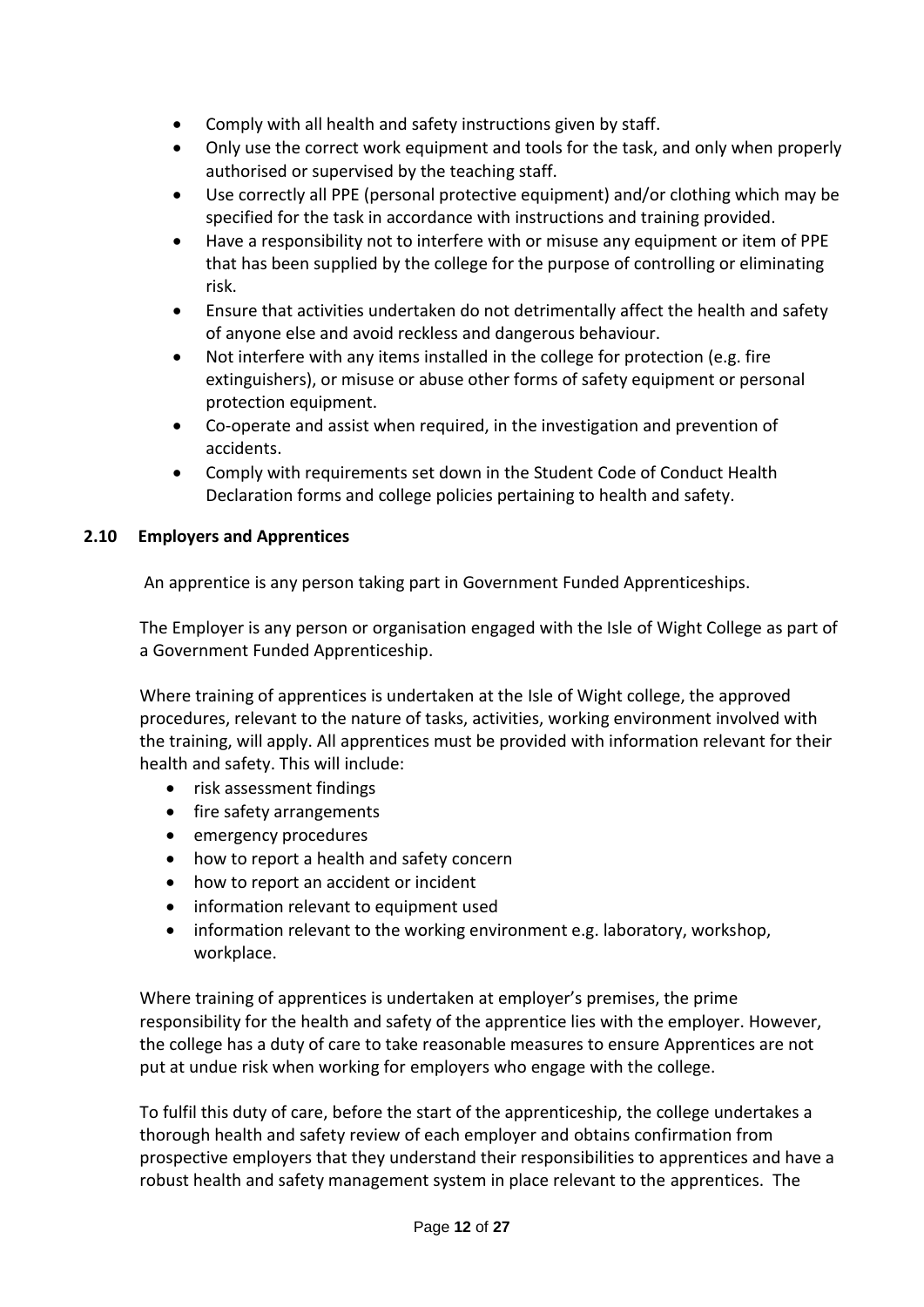college provides all employers with a link to the College Health and Safety Policy on the employer declaration, this is uploaded onto Smart Assessor where both the employer and apprentice can access if required.

The college will further carry out periodic checks of Employers to monitor their ongoing suitability for the scheme in terms of their management of health and safety and fulfilment of the responsibilities outlined below.

## **Responsibilities**

The Isle of Wight College is responsible for:

- engaging employers that are competent in managing the health and safety of Apprentices and have processes in place appropriate to the level of risk
- liaising with the employer to ensure that health and safety arrangements are in place appropriate for the level of risk
- obtaining confirmation of the employer's health and safety management arrangements in place
- taking responsibility for health and safety matters that relate specifically to the colleges premises, implementing the institutional health and safety policies and procedures relevant to apprentices
- responding as appropriate to any health and safety issues raised by the apprentice, the employer, or a member of college staff.

The Employer has the prime responsibility for the health and safety of apprentices and must ensure all relevant legislative requirements are complied with. In particular, this includes but is not limited to:

- taking primary responsibility for the health, safety and welfare of apprentices, controlling risks to safety and health appropriately
- having a written Health and Safety Policy in place (where employing 5 or more) that sets out a clear commitment to managing the health and safety of apprentices
- having procedures for carrying out risk assessments, and bringing the assessment findings to the attention of apprentices
- having a clear process for reporting accidents and health and safety concerns
- ensuring apprentices receive adequate support and guidance to create a productive and positive experience
- providing an appropriate health and safety induction and ensuring that instruction, site familiarisation, personal protective equipment, training and supervisory arrangements are fit for purpose (to include: fire precautions; emergency evacuations and first aid arrangements; how to report accidents, incidents and unsafe conditions)
- providing a safe working environment and non-discriminatory treatment
- cooperate with the college as far as is necessary when following up on identified health and safety issues
- informing the college of any incidents involving college staff or apprentices
- ensuring insurance is in place to cover liability for any injuries, ill health or property damage sustained that is attributable to the activities of the apprenticeship provision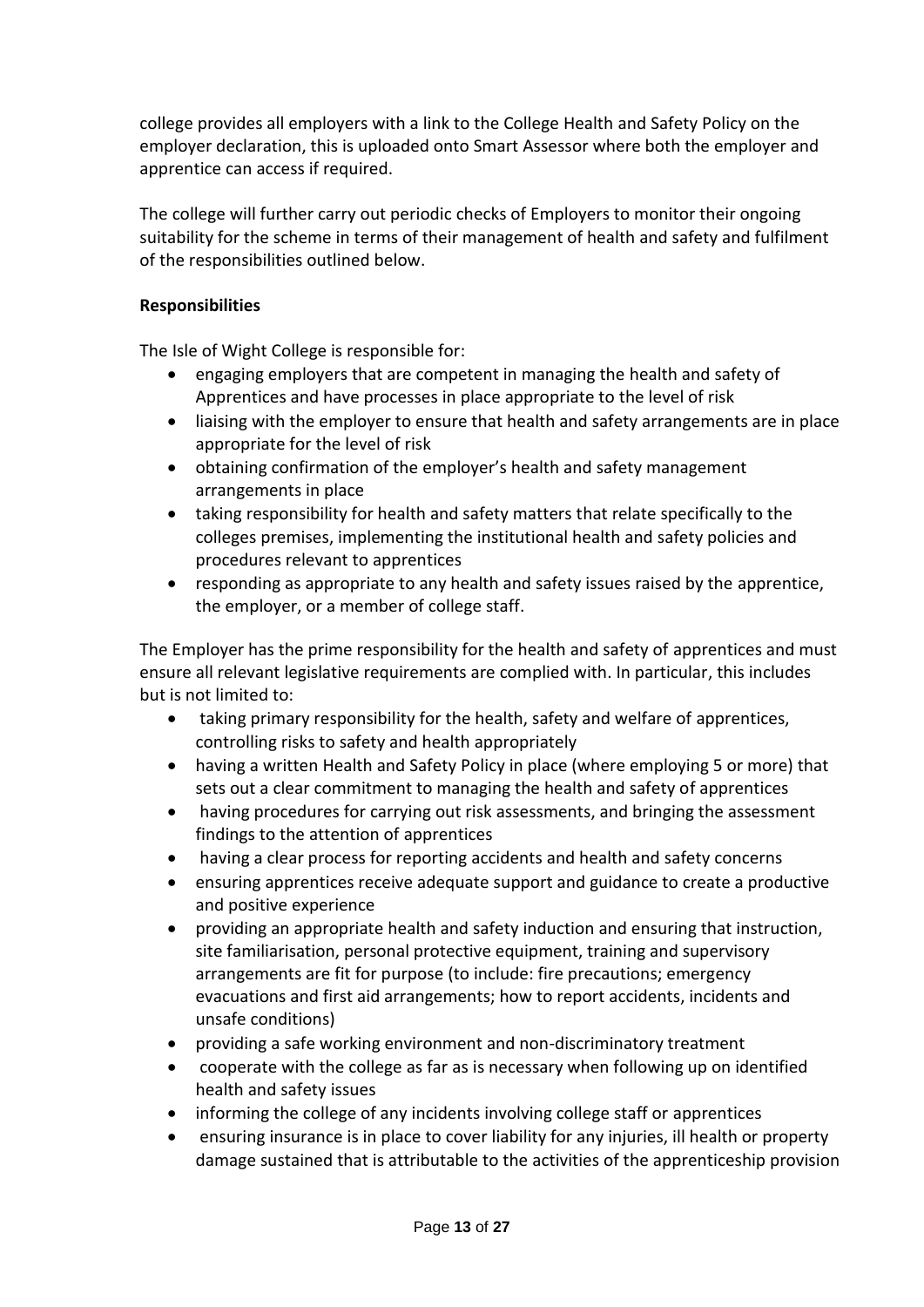Apprentices are responsible for:

- taking reasonable care of the health and safety of themselves and others
- co-operating with the employer and college on matters of health and safety
- not bringing the Isle of Wight College or the Employer's reputation into disrepute and to actively work to promote a good reputation for the college, the employer, the apprenticeship programme and fellow apprentices
- abiding by the rules and regulations of the employer
- informing the employer and the college of any personal factors or changes to personal factors (e.g. health, disability, linguistic or cultural) that may affect the level of risk attached to the apprenticeship or may require reasonable adjustments to be made
- reporting to the employer and the college any incidents or issues that occur or any concerns regarding health and safety
- confirming that any personal vehicle insurance covers travel to/from work and business use if travel to other locations is required.

The nature of the three-way partnership between the College, the apprentice and the employer place a responsibility on each party to:

- be partners in planning and management
- clearly understand the responsibilities and expectations of each party involved
- collaborate to ensure opportunities are inclusive, safe and supported
- engage in structured opportunities for learning and development
- establish sustainable relationships and networks
- record outcomes and evaluate feedback to enable continuous enhancement.

In the case of an accident or ill health of an apprentice a solution will be identified which is in the best interests of the apprentice to ensure they are able to progress with the apprenticeship. An individual training programme will be agreed with the employer and apprentice to ensure full cover of any missed training, learning activities or assessments. The apprentices well being and ability to progress with the apprenticeship programme is always at the forefront of any decision negotiated.

The Health and Safety Procurement (HASP) Health and Safety Questionnaire, is used for obtaining initial information of the employer's arrangements for managing the health and safety of Apprentices. (see Work Place Learning policy). All employers being considered must agree to meet a college representative, complete this and agree to forward evidence of the health and safety arrangements in place on request. Each HASP is valid for the duration of the contract. However, where a contract exceeds one year, confirmation must be obtained from the employer on an annual basis that appropriate insurance and health and safety management systems remain in place. This includes forwarding current insurance documentation, together with a newly completed HASP or written confirmation that the information provided in the original remains valid.

Before prospective employers can be engaged, they must satisfactorily complete the HASP with a member of college staff to indicate they are able to meet the health and safety responsibilities.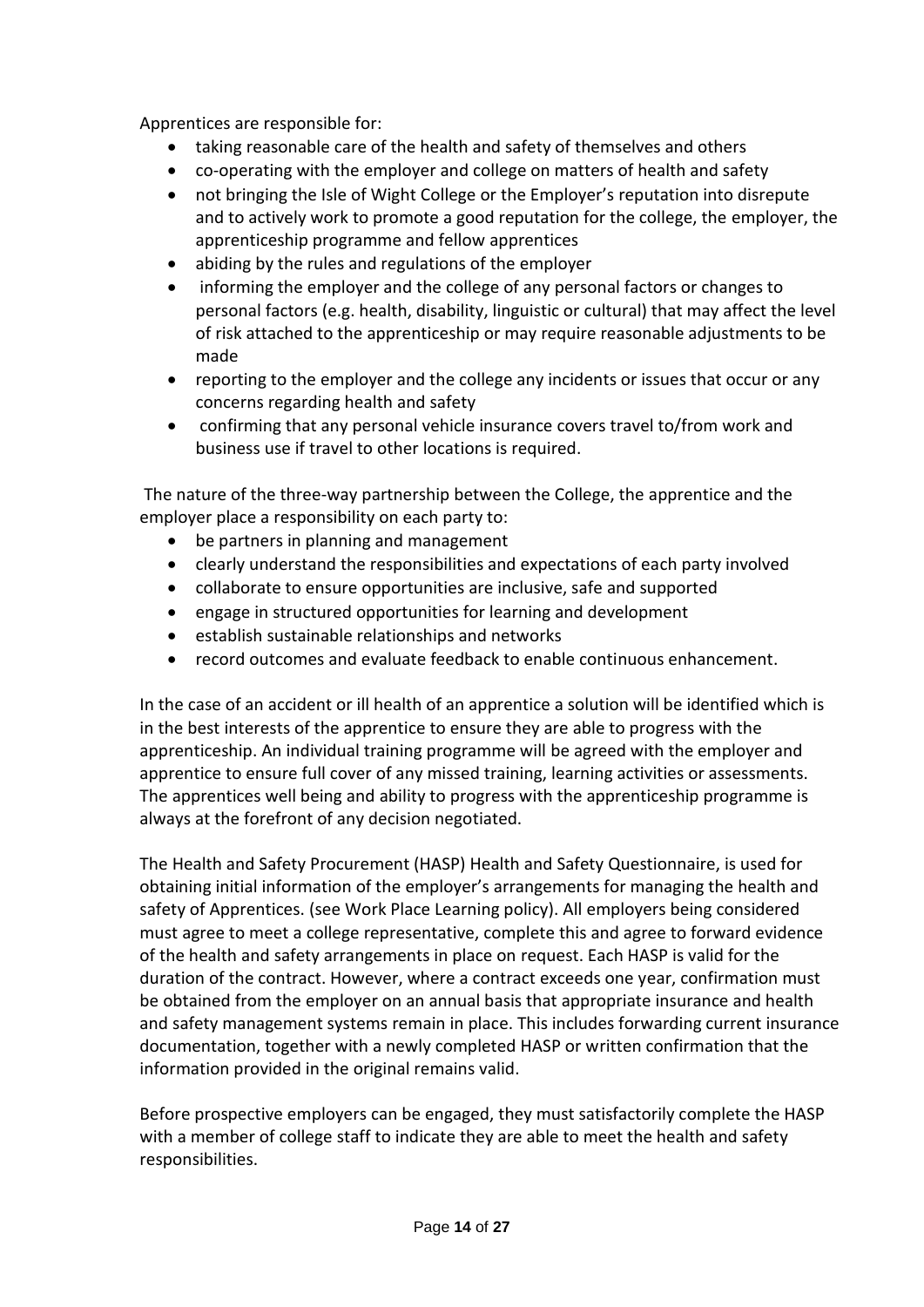College staff visit the employer and complete the HASP. Once completed college staff must use the information provided to gauge the suitability of the employer. Where further clarification is felt appropriate, request for supporting documentation must be made to provide evidence that the processes indicated are in place. Examples include:

- copies of risk assessment relevant to the activities of the apprentice
- copies of written procedures
- copies of induction / training information
- Background checks for enforcement action by the Health and Safety Executive can be undertaken through the following links:
- Improvement notices <http://www.hse.gov.uk/notices/>
- Prosecutions <http://www.hse.gov.uk/enforce/prosecutions.htm>

In deciding on the initial or ongoing suitability of the employer, the following must be considered:

- answers provided in the HASP
- appropriateness of any supporting documentation provided or requested
- promptness of return of request for supporting documentation
- previous knowledge of or dealings with the employer
- feedback from apprentices working / having worked at the employer's premises
- staff visits to the employer's premises.

Having taken the above into account employers may be:

- Approved employer is deemed suitable
- Approved with action plan employer is deemed suitable with improvements agreed e.g. alterations to documentation to clarify applicability to Apprentices; other actions relevant to the Apprentices tasks/activities, equipment used, working environment
- Rejected employer cannot demonstrate appropriate management of the health and safety of Apprentices.

# <span id="page-14-0"></span>**2.11 Public and visitors**

The responsibility for visitors will primarily rest with those staff who are involved with their guests while they remain on college premises.

Staff should ensure that:

- Visitors report to reception.
- Visitors comply with the Isle of Wight College's health and safety procedures.
- Visitors sign in and out when leaving college.
- Visitors wear an identification badge while on college premises.
- Visitors with known restrictive mobility issues are risk assessed prior to visiting the site and that the findings are communicated to them.
- Visitors with sight or hearing impairment should be met at reception.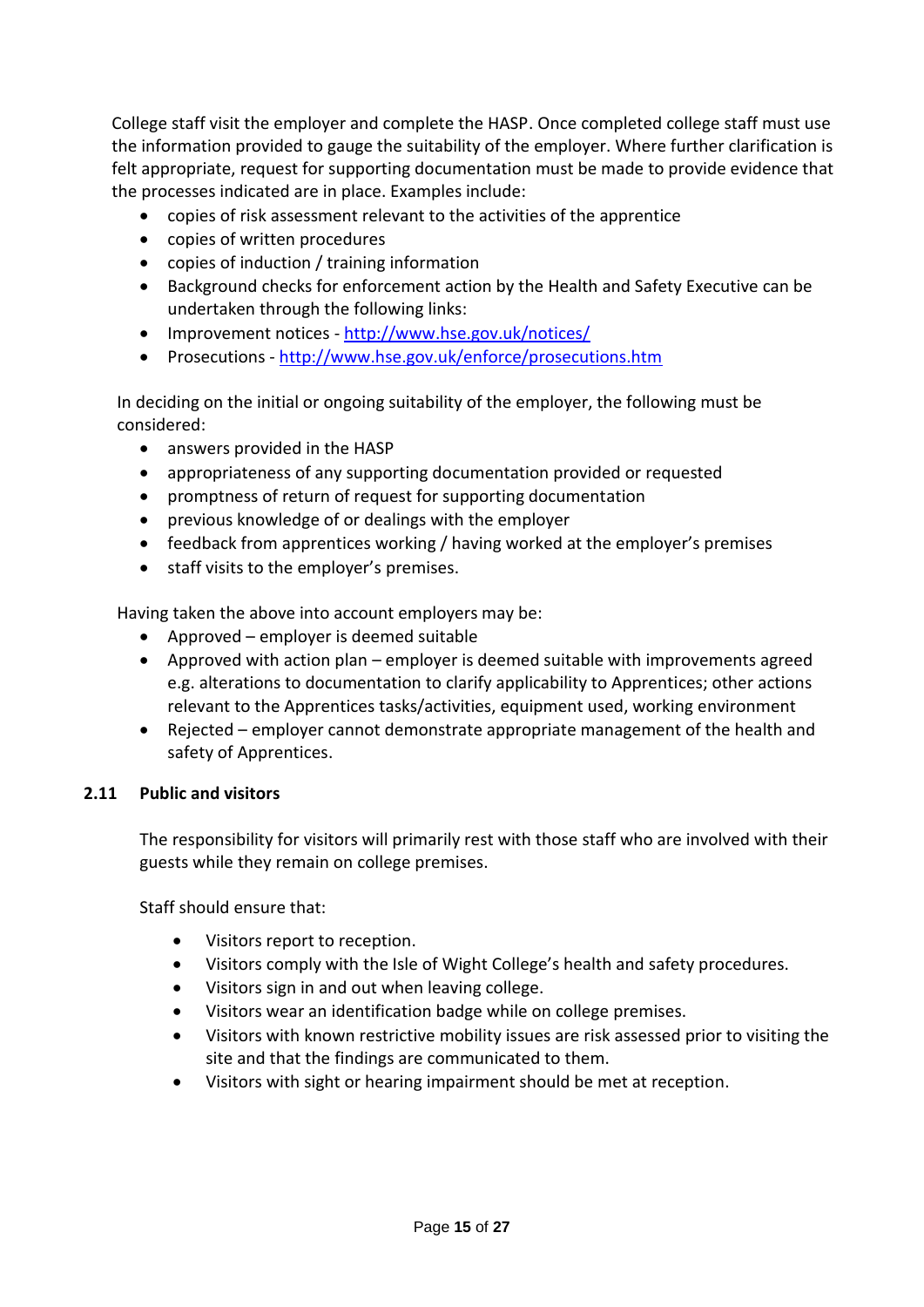# <span id="page-15-0"></span>**2.12 Contractors and self-employed persons**

We recognise we have a legal duty to control contractors who carry out tasks in our facility. We must identify the nature of the tasks involved and areas within the facility that may pose a significant risk of harm. All contractors and self-employed persons must ensure that any work planning includes detailed discussions and exchange of formal information on hazards, processes and products that might affect the health and safety of their, or the college's staff and/or learners.

*Contractors or self-employed persons have a responsibility to comply fully with the Isle of Wight College Management of Contractors Policy.*

# <span id="page-15-1"></span>**2.13 Safety representatives and employee representatives**

Section 2(4) of the Health and Safety at Work Act states that recognised trade unions may appoint safety representatives (SR) from amongst its members. Under the Health and Safety (Consultation with Employees) Regulations 1996 non-union employees can elect Representatives of Employee Safety (RES).

Safety representatives and employee representatives will:

- Carry out inspections and keep records.
- Forward copies of inspections and/or hazardous reports to the Health and Safety Committee.
- Participate in the investigation of potential hazards and dangerous occurrences at the workplace and participate in an accident team to examine the causes of accidents in the workplace.
- Receive verbal complaints and direct them to the appropriate person.
- Ask, in accordance with Section 6 of HSWA for appropriate information to be made available and be informed of any new introductions, work or location changes prior to implementation.

*NOTE:* Management at the Isle of Wight College will consult SR and RES, where available, in good time with regard to:

- The introduction of any measures at the workplace which may substantially affect the health and safety of the employees the SR and the RES concerned represent.
- Any health and safety information required to be provided to the employees the SR/RES concerned represent, by or under, the relevant statutory provisions.
- The organisation and provision of health and safety training required under relevant provisions for the employees the SR/RES concerned represent.
- The health and safety consequences for the employees represented by the SR/RES, of the introduction of new technologies into the workplace.

#### <span id="page-15-2"></span>**2.14 Performance and effectiveness of the policy**

The performance and effectiveness of the college Health and Safety Policy will be evaluated by input from the following means: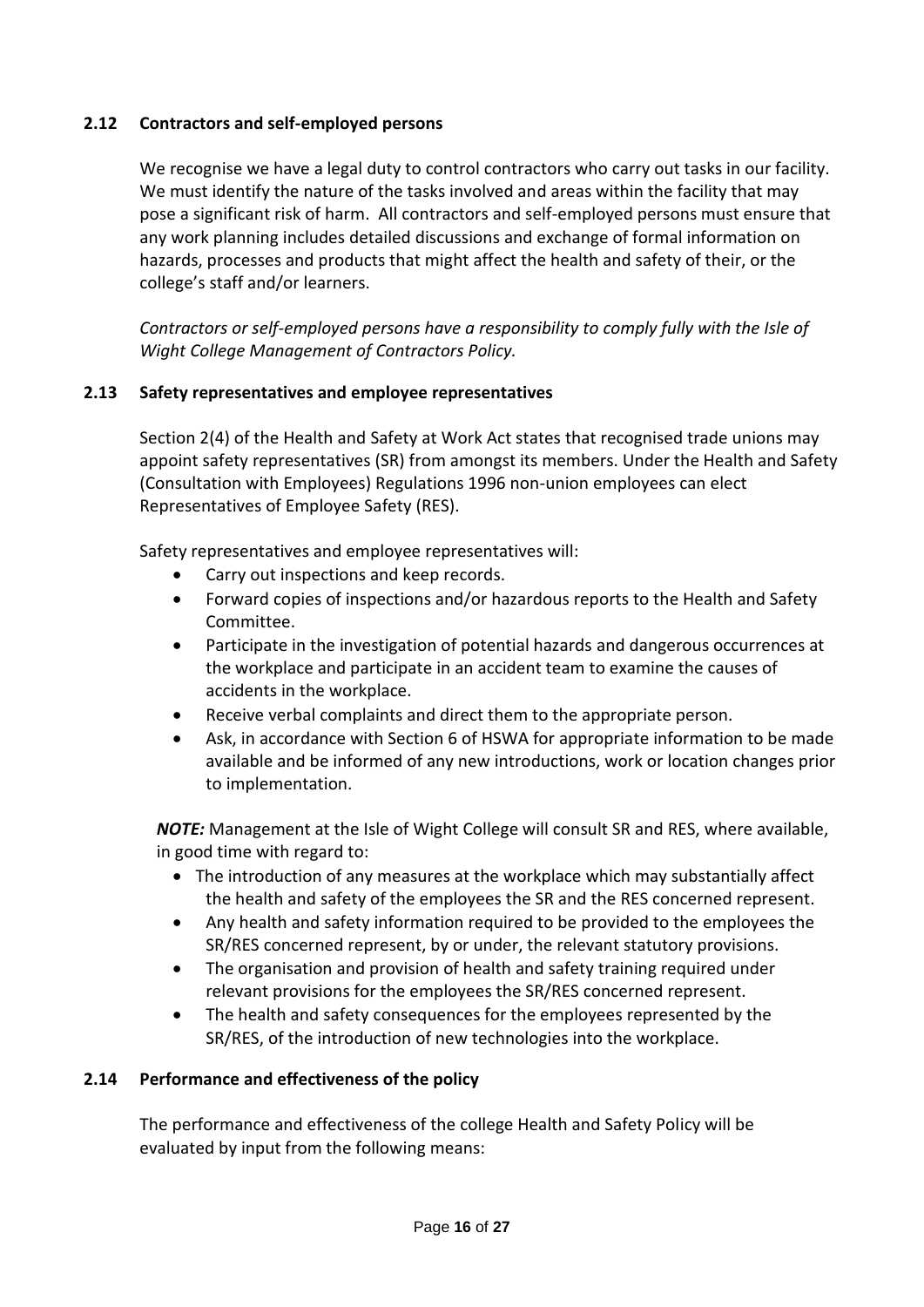- Regular inspections and audits by the Campus and Health & Safety Manager, safety representatives, employee representatives and college managers.
- Feedback and input from various Health and Safety Committee meetings.
- Investigations and reports of accidents.
- Unscheduled visits by Fire Inspectors
- Work Based Learning Placement Provider reports.
- Annual report on health and safety to be provided for the Governors.

# <span id="page-16-0"></span>**3. Arrangements and procedures**

The following arrangements and procedures shall be put in place to ensure the health and safety of all employees, students, and others, whilst at work and as affected by working activities.

#### <span id="page-16-1"></span>**3.1 Risk assessment (see Health and Safety Risk Management Policy)**

The Isle of Wight College work areas are assessed to ensure so far as is reasonably practicable that they are safe and without risks to health and that arrangements are adequate for the welfare of those persons using the premises.

In addition to work place risk assessment risk assessments are conducted with:

- New or Expectant Mothers
- Young Persons at Work
- Staff and Students with Impairments and Disabilities.

#### <span id="page-16-2"></span>**3.2 COVID-19**

The Isle of Wight College recognises that COVID-19 has adopted health and safety arrangements under Covid in line with and in consideration of government guidance.

The colleges main objective is to conduct all activities safely and recognises and accepts its responsibility as an employer and provider of services. The college will provide a safe and healthy workplace and learning environment for all staff, students, apprentices and visitors and ensure a systematic approach to the identification of risks and the allocation of resources to control them.

The college will apply and communicate sensible risk management and safe working practices. This will involve:

- Regular assessment of hazards and associated risks
- Implementing preventable and protective control measures against those risks to an acceptable/tolerable level
- Monitoring the effectiveness of those measures
- Engaging with employers operating with college apprentices and work placements for information regarding their own COVID-19 policies and procedures
- Provision of information, instruction and training and protective equipment to staff (and students) where required
- Review of risk assessments, policies, and procedures and practices at regular interval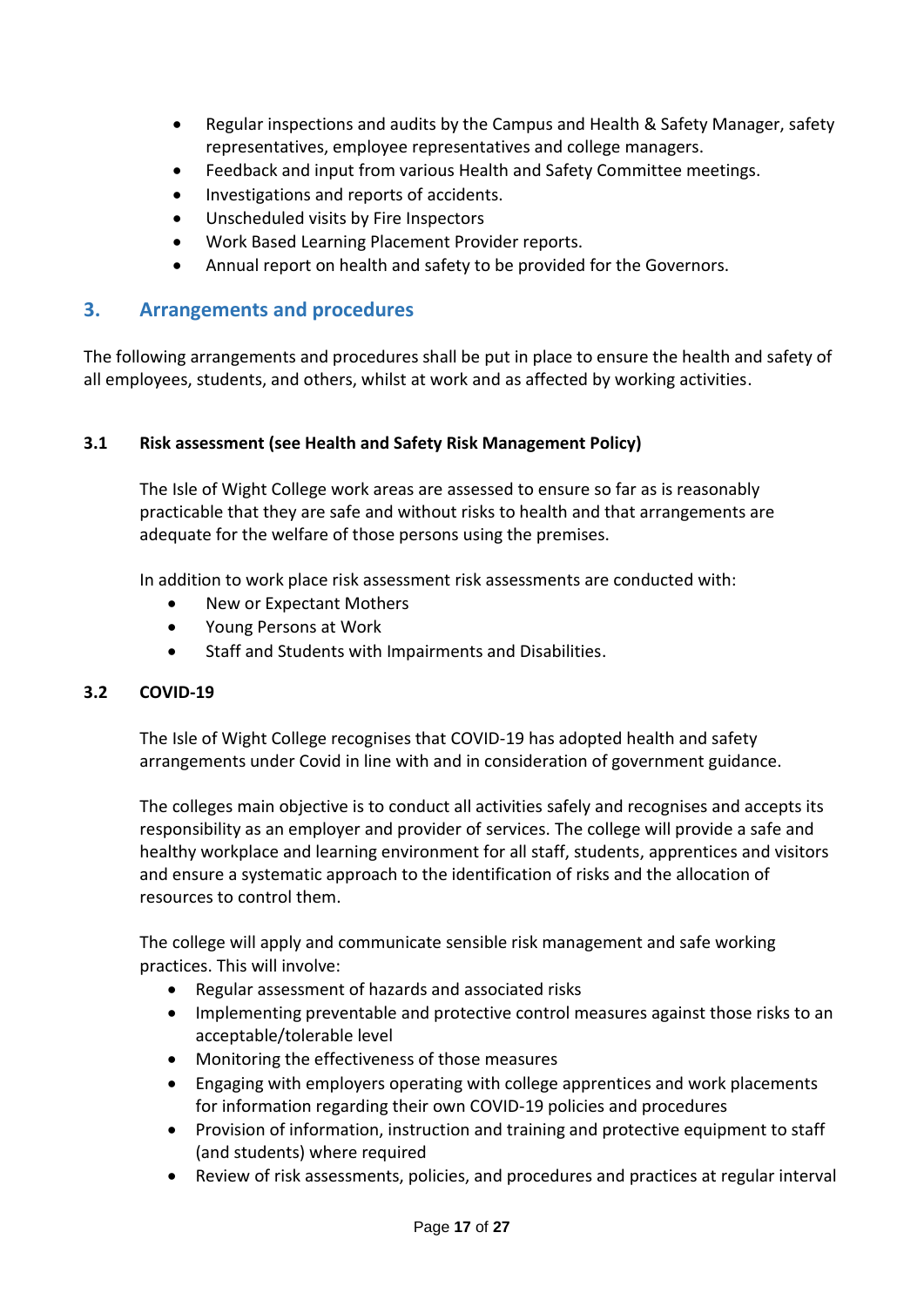and where additional information is gained through changes in government guidance, monitoring or following an incident

Furthermore, the college will:

- Implement measures within its COVID-19 contingency and outbreak plans to ensure safety should the need arise
- Maintain an appropriate hygiene regime for the duration of COVID-19
- Ensure that staff are informed and instructed to ensure competence and awareness of health and safety precautions required during COVID-19
- Educate students about COVID-19 and encourage and reassure them about the measures in place to protect themselves from it
- Require all staff and encourage students and visitors to show a personal concern for their own safety, and for that of the people around them
- Require all staff to exercise increased due care and attention and observe safe working methods
- Communicate regularly and effectively with staff and students about the college's response to COVID-19
- Put in place the support required for students with special educational needs and disabilities in line with education health care (EHC) plans
- Put in place any flexible working arrangements needed to support delivery of education during COVID-19
- Ensure sufficient supplies of COVID-19 home testing kits are maintained
- Work with the local authority and public health teams to implement procedures as and when they are required.

# <span id="page-17-0"></span>**3.3 Fire Safety (see Fire Safety Policy)**

The Isle of Wight College will ensure that fire safety measures, including fire risk assessments, fire drills, fire precautions, fire alarm systems etc. are in place and are maintained for all workplaces under their control. The Campus and Health & Safety Manager responsible for the day to day management of fire safety should be consulted on all matters relating to fire safety.

Learner PEEPs (personal emergency evacuation plans) for those with disabilities effecting their recognition or reaction to emergency situations will be completed by appropriate teaching staff and staff PEEPs will be completed by the Campus and Health & Safety Manager.

# <span id="page-17-1"></span>**3.4 Work equipment**

Managers must ensure that the risks to health and safety in the operating and use of equipment at work are properly assessed and controlled in accordance with the Provision and Use of Work Equipment and other applicable regulations. Equipment used must be designed and constructed in compliance with the essential requirements of any relevant directives and compliant under The Provision and Use of Work Equipment Regulations 1998, and is suitable for its intended use.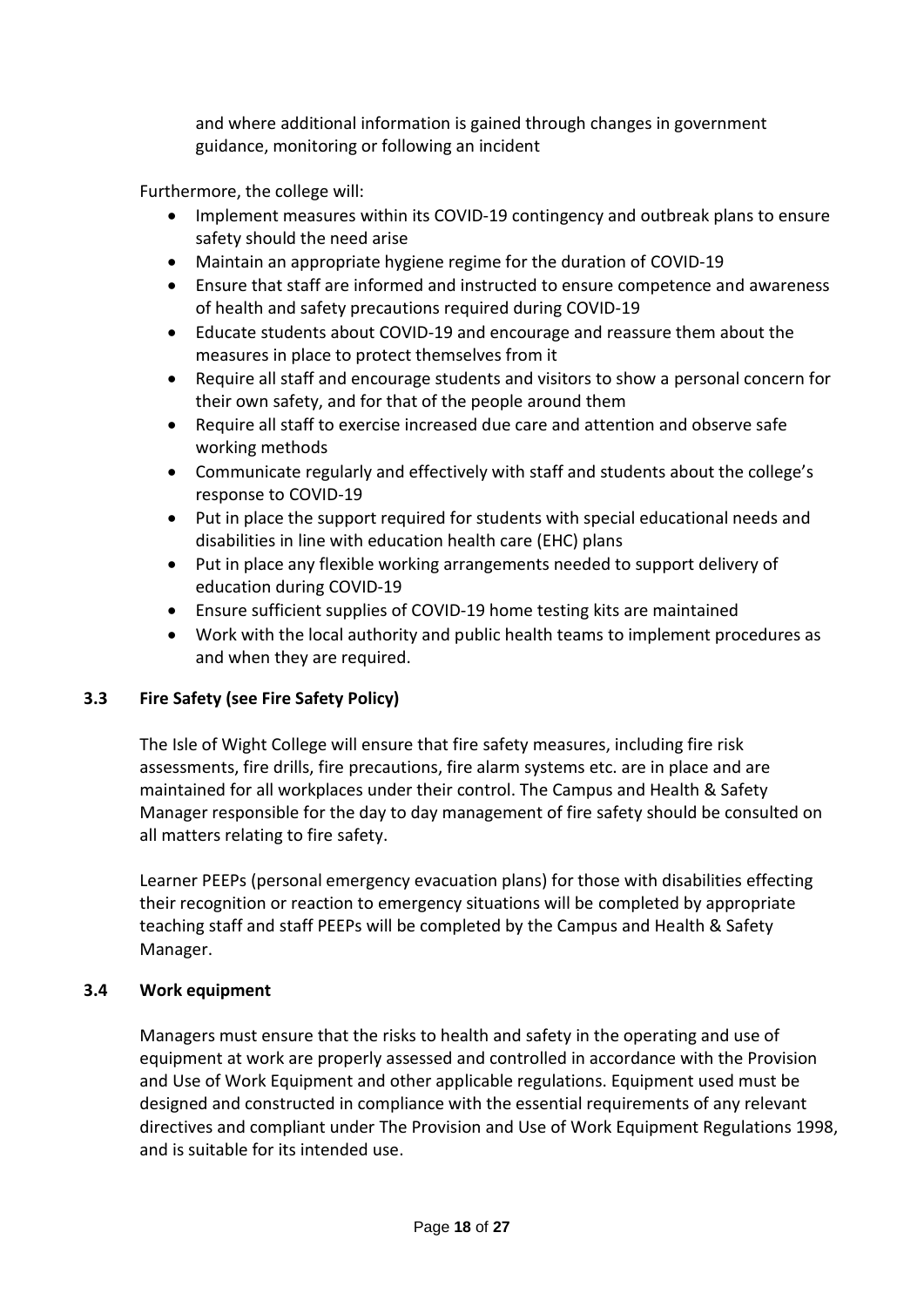Managers and staff must ensure that any plant and machinery within their control or responsibility is properly maintained and, so far as is reasonably practicable, is safe to use.

## <span id="page-18-0"></span>**3.5 Statutory examinations**

Managers must ensure that all equipment within their control, and which is to be maintained by the college, is notified to the Campus and Health & Safety Manager for their inclusion in the testing regime.

The Campus and Health & Safety Manager must ensure that all equipment requiring statutory testing receives periodic testing at the appropriate time.

The Campus and Health & Safety manager must ensure that inspection failures which, in the opinion of the competent person conducting a thorough examination in accordance with the Lifting Operations and Lifting Equipment Regulations 1998 (LOLER) Pressure Systems Safety Regulations 2000 Gas Safety Management Regulations 1996 and Provision and Use of Work Equipment Regulations 1998 present an existing or imminent risk of serious personal injury are taken out of service and that local management are informed.

# <span id="page-18-1"></span>**3.6 Portable electrical appliances (see Inspection/Testing of Portable Electrical Appliances Policy)**

The Isle of Wight College will ensure that portable electrical appliances are inspected and tested as necessary so as not to give rise to danger. In order to satisfy these requirements, the college has implemented a procedure to ensure the testing of all portable electric equipment within frequencies laid out within IEE specification and HSE guidelines.

# <span id="page-18-2"></span>**3.7 Personal Protective Equipment and clothing (see PPE policy)**

Personal protective clothing and equipment (PPE) will be provided, where necessary, to staff and students, where risks cannot be adequately controlled by other means. Managers must ensure that systems are in place to provide protective clothing and equipment suitable for the task and that staff and students are instructed on its correct use and where it is required.

# <span id="page-18-3"></span>**3.8 Workplace management (see Workplace inspection policy)**

The Board of Governors and the Principal must ensure that there are organisational measures in place within the college to ensure workplaces are safe so far as is reasonably practicable.

The Campus and Health & Safety Manager is given the responsibility for the co-ordination of workplace health and safety matters for each workplace occupied by the college, including parts of buildings and shared workplaces. This co-ordinator must, amongst other things, ensure that the workplace is maintained with respect to the lighting, electrical installation, heating and ventilation, that there is a system in place for workplace risk assessment, reporting defects and, in the event of a shared workplace, that there is appropriate liaison with other building users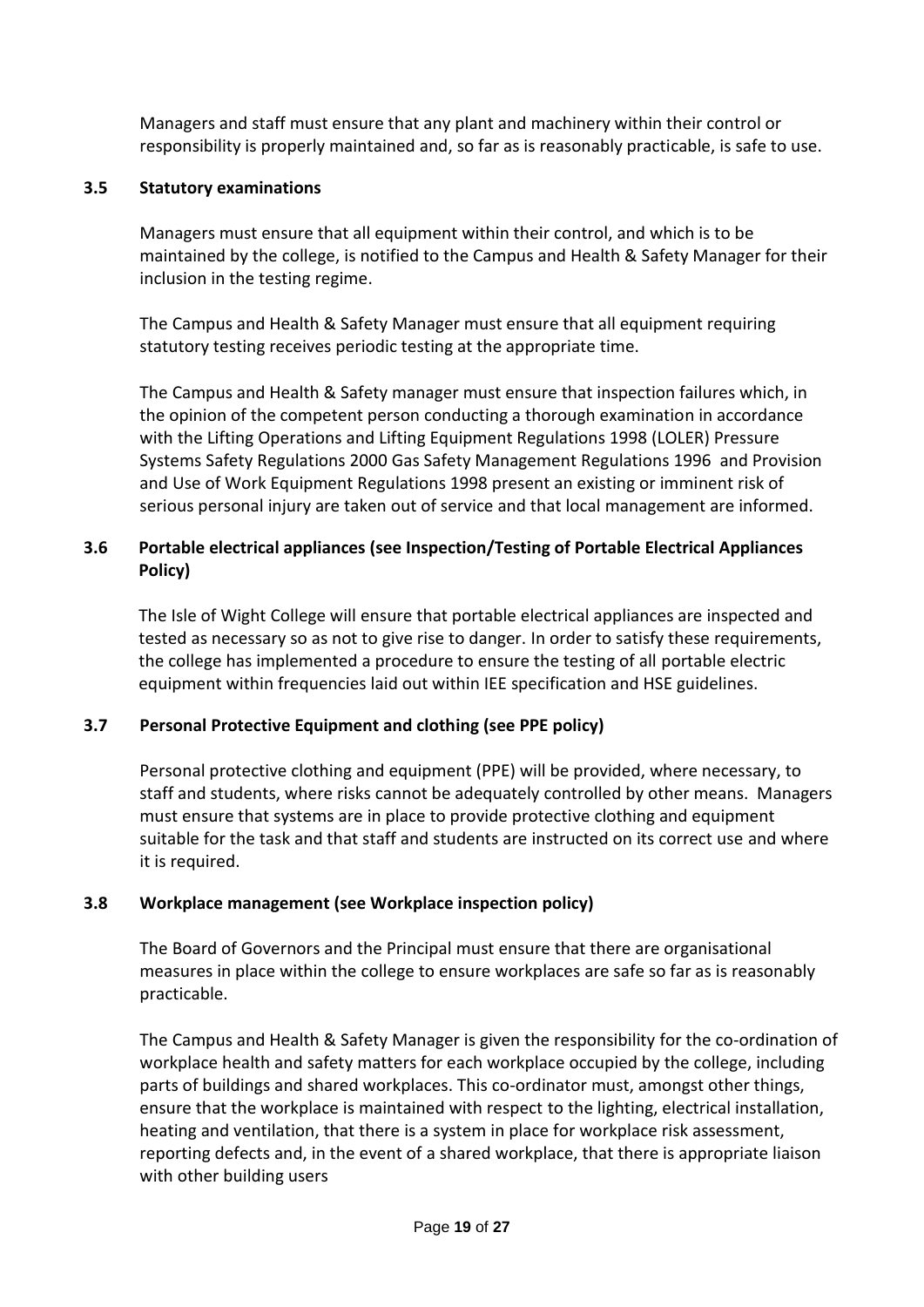Management must ensure the safe access and egress to and from all workplaces and must ensure so far as is reasonably practicable the segregation of vehicular and pedestrian traffic on college property and that safe walkways are provided where appropriate.

Management must ensure that regular housekeeping inspections are carried out to ensure workplaces are maintained to a sufficient standard especially with regards to means of escape and fire safety.

#### <span id="page-19-0"></span>**3.9 Planning and development**

Development works must, where applicable, be planned, designed and conducted in accordance with the requirements of the Construction (Design and Management) Regulations 2015 (CDM).

The Head of Projects (for refurbishments) is responsible for ensuring that risk assessments are conducted for all planned developments and that the risks identified are taken into consideration in any subsequent plans and designs. Designs must consider the proposed use of a facility including, where appropriate, risks to vulnerable groups such as the disabled or the very young and be constructed according the appropriate standards approved under the Building Regulations.

#### <span id="page-19-1"></span>**3.10 Contractors (see working with contractor's policy)**

Management must ensure that where contractors are engaged on behalf of the college that Contractors are competent. Risks to health and safety are assessed and adequate control measures are taken by the contractors.

Those appointing contractors must ensure that there is appropriate consultation with the departments in control of premises and, where necessary, with the Campus and Health & Safety Manager.

A Permit to Work system must be used as a Safe System of Work for activities which are determined to present a relatively high level of risk and cannot be controlled by other means.

#### <span id="page-19-2"></span>**3.11 Public events and letting (see Room Hire Procedure and associated Risk assessment)**

Those given event responsibly must ensure, as far as is reasonably practicable within their control, that all entertainment events occurring at the college are safe and without risk to health and welfare. Risk assessments must be conducted for all major events including those organised and managed by external bodies.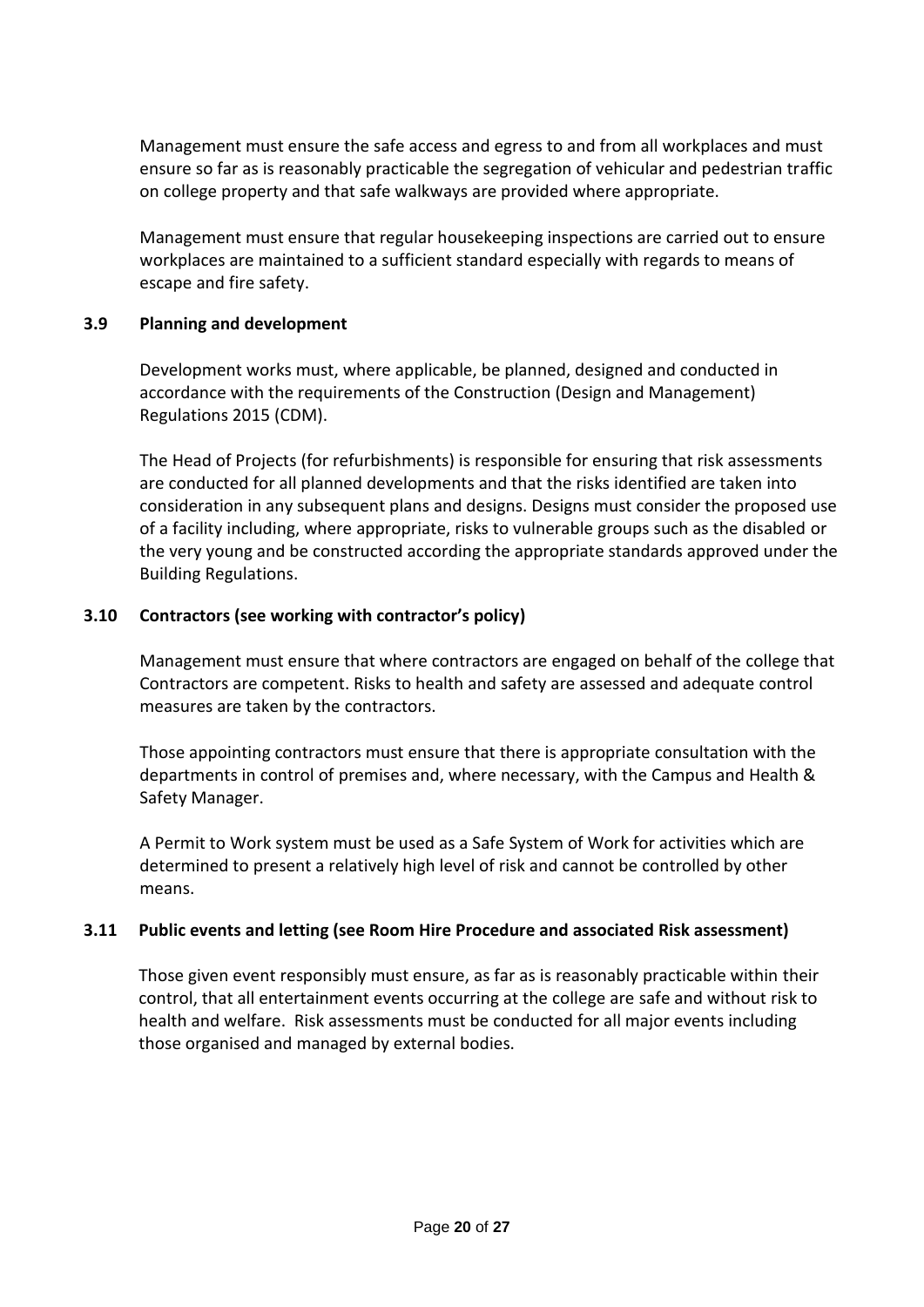# <span id="page-20-0"></span>**3.12 Ill health due to workplace stress in accordance to MH&SW 1999 (see Stress Management Policy)**

The Isle of Wight College is committed to investigation into all indications of ill health due to workplace stress and to taking appropriate action to address the causes of such ill health.

When possible ill health due to workplace stress has been identified:

- The person raising the concern will consult with HR, Campus and Health & Safety Manager or line manager to decide the way forward.
- A risk assessment will be undertaken by those who can make changes to the individual's working conditions. The risk assessment process will usually be in conjunction with the line manager, or the Campus and Health & Safety Manager and the individual concerned.
- The action plan will include provision for its regular review and monitoring of the stress indicators.
- If the actions are not successful referral will be made to an occupational health professional.

# <span id="page-20-1"></span>**3.13 Medication (see Dispensing, Storage and Administration of Medication Policy)**

The Isle of Wight College recognizes that some of its learners may need support with the storage, dispensing of medication and administration of emergency medication. The administration of emergency medication in the college will be the duty of designated trained staff.

#### <span id="page-20-2"></span>**3.14 Incidents/accidents and first aid (See First Aid and accident reporting Policy)**

The Isle of Wight College will comply with (HS) First Aid Regulations 1981 and provide First aid trained members of staff and first aid provision.

On-site accident reporting of an injury, incident or a near-miss involving anybody on college premises is reported to the health and safety department using the College Incident Report Form. All incidents are recorded investigated and reported to Governors annually.

The Isle of Wight College will comply with the 'Reporting of Injuries, Diseases and Dangerous Occurrences Regulations 1995 (RIDDOR) by making statutory reports to the local enforcing authority HSE (Health and Safety Executive).

# <span id="page-20-3"></span>**3.15 Working at heights (see Working at Heights Policy)**

The Isle of Wight College restricts working at height. Only tasks that have been suitably assessed will be undertaken. No member of staff, service provider, student or contractor will undertake work from height without firstly complying with a suitable risk assessment. Contractors requiring access to college roofs must supply risk assessments and method statements. The college operates a Permit to work for roof works. The college will ensure that all of its access equipment is regularly inspected and maintained.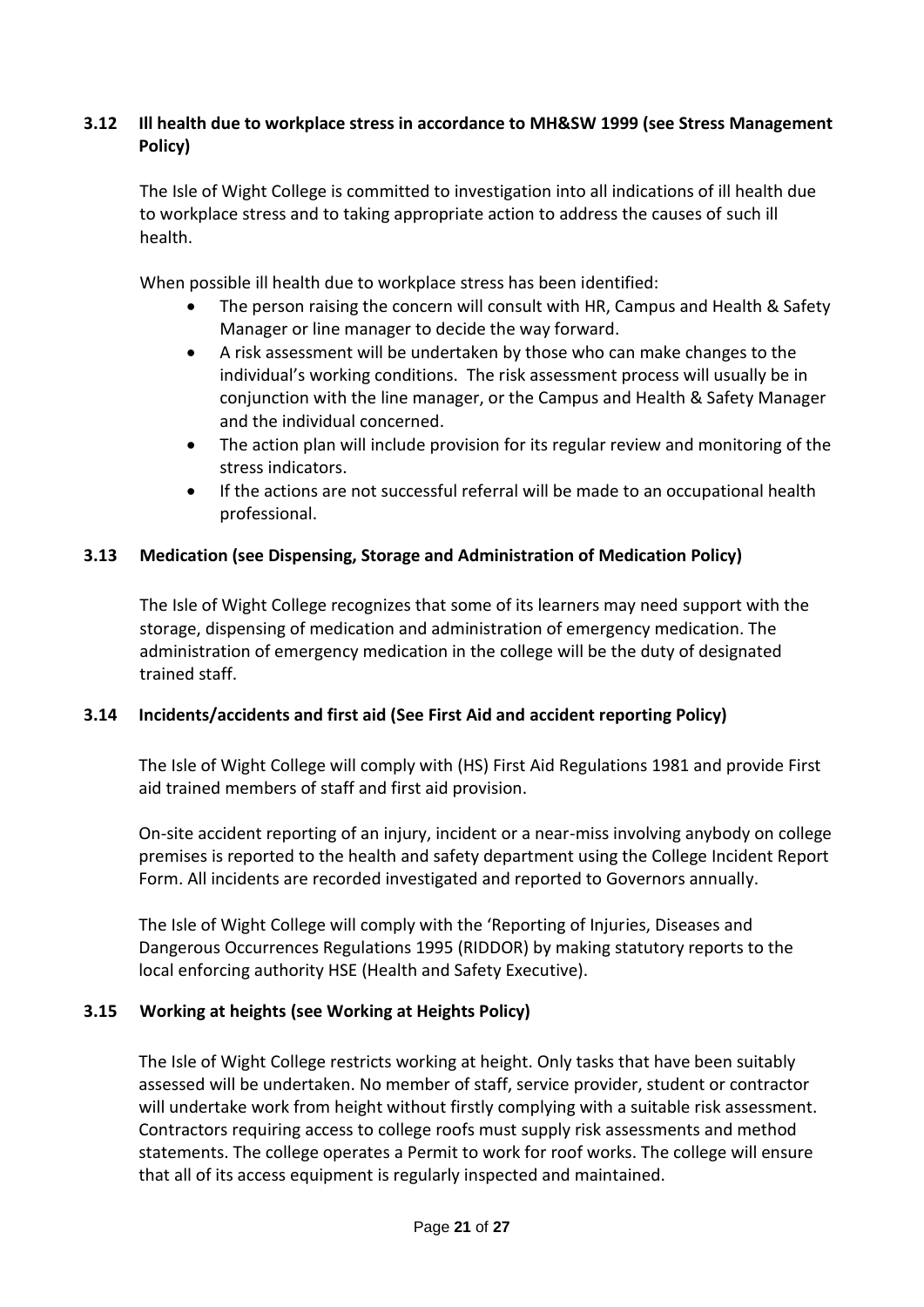# <span id="page-21-0"></span>**3.16 Use of IT equipment (See Eye tests and glasses for regular users of Display Screen Equipment policy)**

The Isle of Wight College will take all reasonable steps to secure the health and safety of all employees working with display screen equipment. Display screen assessments are carried out when required. Users of display screen equipment should make full use of any adjustment facilities at a workstation environment to obtain the best use from them, so avoiding potential problems. Staff who are deemed regular users of display screen equipment are entitled to a free sight test. The College will meet reasonable costs where a member of staff needs specific glasses prescribed for DSE activities.

Employees who habitually use display screen equipment for a significant part of their normal work will be entitled to eyesight tests.

# <span id="page-21-1"></span>**3.17 Stopping unsafe processes and practices**

All staff have a general duty of care which is discharged by making safe the situation and reporting immediately any unsafe practices or unsafe conditions (defects) to:

- Line managers or
- Head of IT and Projects
- Campus and Health & Safety Manager
- Principal.

#### <span id="page-21-2"></span>**3.18 Reckless behavior**

Practical joking, horseplay and other irresponsible behaviour can and often does result in serious accidents. The college will act against those who indulge in these practices through existing disciplinary policies and procedures for learners.

#### <span id="page-21-3"></span>**3.19 Safety training**

Records of safety training, whether general or specific to tasks or individuals, will be kept by the college HR department.

The Isle of Wight College will ensure that:

- All new employees will receive a comprehensive health and safety induction which will include domestic evacuation arrangements, within 12 weeks of commencing service.
- All information and training concerning college emergency procedures has been carried out.
- Employees are competent to undertake their allocated tasks safely, including those which involve the use of work equipment.

#### <span id="page-21-4"></span>**3.20 Vehicles and driving (see Work Related Driving Policy)**

The Isle of Wight College recognises its responsibilities to ensure that reasonable precautions are taken to provide a safe working environment and that steps are taken to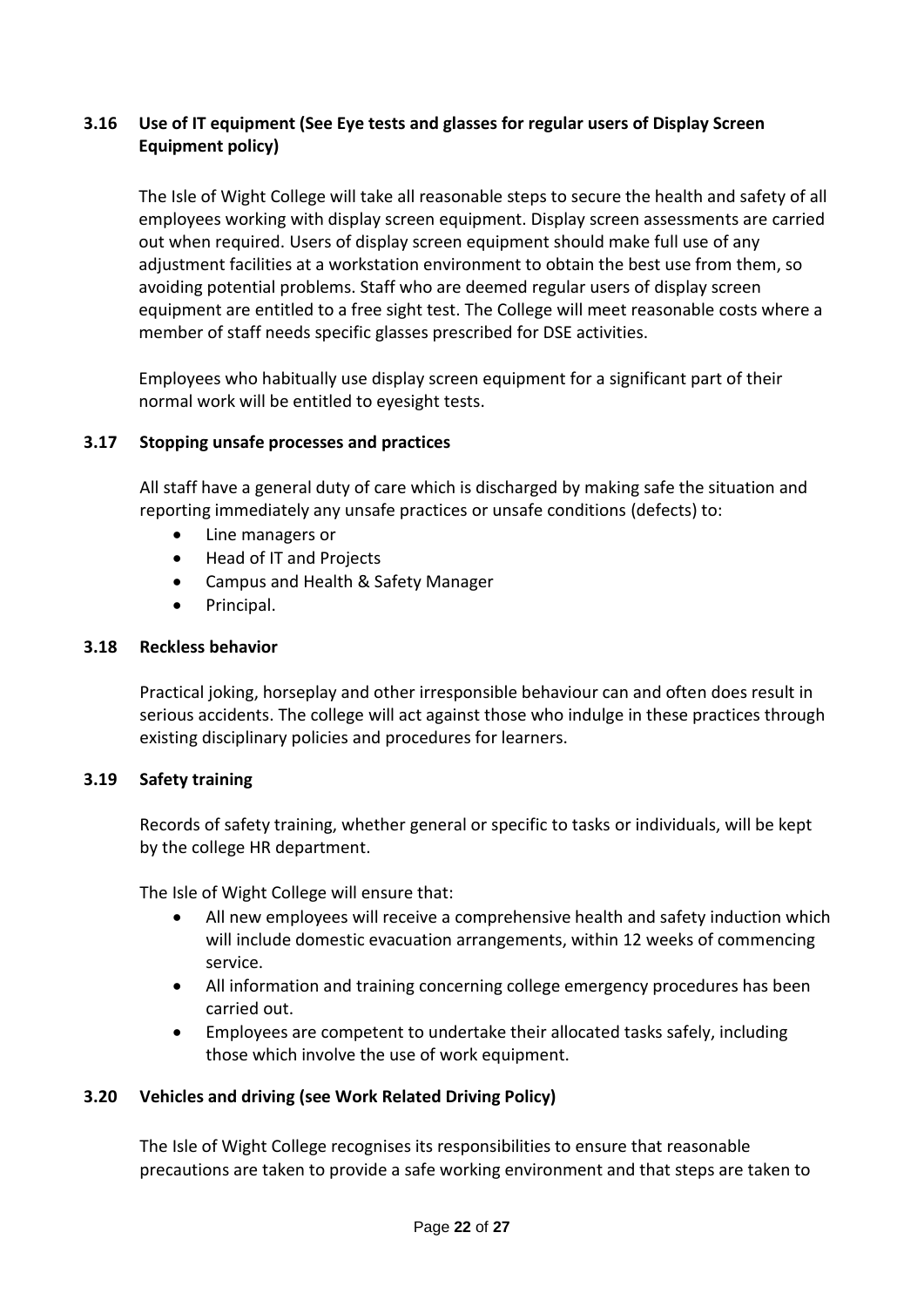prevent or minimise the risk of road accidents and injuries from work related driving. It is recognised that those who have passed the national driving test should be equipped with the necessary competencies to drive on routine college business.

All staff who drive college minibuses must have successfully undertaken the Minibus Driver Awareness Scheme (MiDAS) competency-based training program delivered by the college and undergo a reassessment/ training programme every 4 years.

# <span id="page-22-0"></span>**3.21 Off-site educational visits and overseas travel (see both Off-Site visits and Overseas Travel Policy and Procedures)**

The Isle of Wight College will, so far as is reasonably practicable, ensure all steps are taken to protect the health and safety of its staff and learners engaged in overseas and UK based off-site educational visits/activities. This will be based on documented risk assessment and all staff will evaluate risk factors and put in place appropriate control measures.

# <span id="page-22-1"></span>**3.22 Control of Substances Hazardous to Health regulations (COSHH)**

All reasonable steps will be taken to ensure that all exposures to staff, learners and visitors in the proximity of substances hazardous to health, is prevented or at the least controlled within statutory limits. Suitable substitutions will be investigated and changed where appropriate.

The college undertakes to control exposure by means other than personal protective equipment where reasonably practicable. All personnel at risk will be provided with information instruction and training on the nature and likelihood of their exposure to hazardous substances. Substances that are hazardous to health must be controlled from selection, receipt, storage, distribution and use to disposal.

The Isle of Wight College will ensure that suitable assessments of health risks, created by work activities, are undertaken, with the utilisation of control measures. Data sheets covering all substances used within a designated area should be held by the curriculum area and sent to the Campus and Health & Safety Manager.

# <span id="page-22-2"></span>**3.23 Lone working (see Lone Working Policy)**

The Isle of Wight College will ensure that the need for employees to work alone will be avoided wherever reasonably practicable but where employees do work alone, personal safety must be a priority at all times.

Risk assessments will be carried out by line managers for all staff working alone, under their direction.

# <span id="page-22-3"></span>**3.24 Work related learning (see Work Related Learning Policy)**

The Isle of Wight College will ensure that student placements and Apprenticeships arranged with employers, are assessed in keeping with current health, safety and welfare legislation.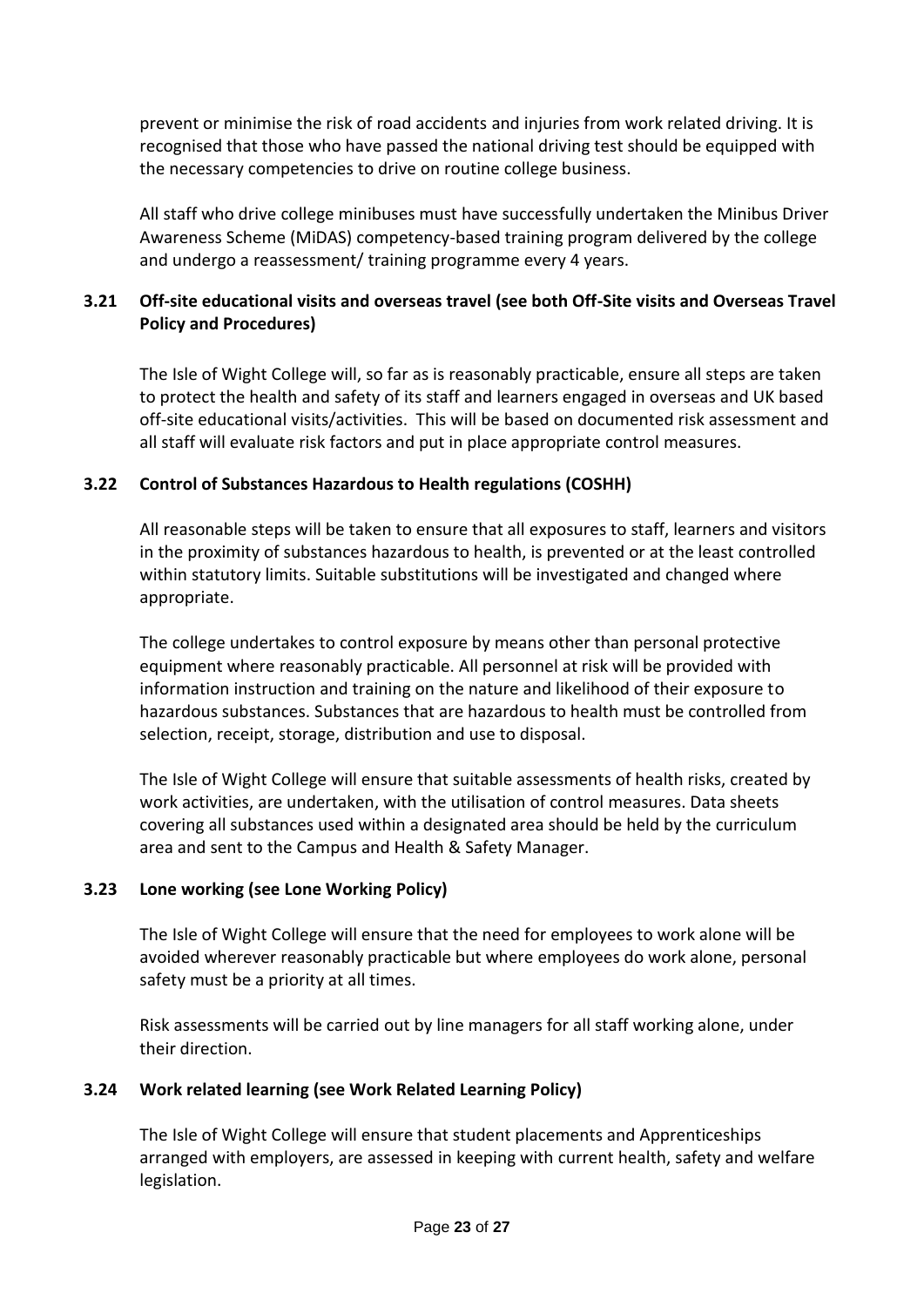Risk assessments will be undertaken following the HASPS10 (Health and Safety Procurement Standards).

For learners on placements the college will ensure that:

- Inspections are undertaken of employer's premises and this will form part of the risk assessment process.
- Evaluation arrangements are in place and information relating to these is available to staff and learners.

# <span id="page-23-0"></span>**3.25 Violence at work (see Workplace Violence Policy)**

The Isle of Wight College recognises that the personal safety of all persons is a priority at all times and that early local intervention is key for defusing certain situations. The college has in place training programs for key staff which set out guidelines to help deal with challenging behaviours. In addition, any risks to employees will be assessed and all reasonable precautions will be taken to protect all persons from all forms of violence.

#### <span id="page-23-1"></span>**3.26 Smoking (see Smoking Policy)**

The college displays prominent no-smoking signs at all entrances to buildings and internally as appropriate. Signs displayed are in accordance with the Smoke free (Signs) regulations 2007.

#### **Exceptions to smoke-free status:**

- Smoking is allowed in the college grounds where these are open to the elements and must be 4 metres away from any building, but smokers are expected to ensure that cigarette stubs and packaging is disposed of safely and cleanly in appropriate bins.
- The campus has designated 6 smoking shelters at the Newport site and 1 at CECAMM where smoking is permitted. Smoking outside these areas and within the grounds is prohibited.

#### **Fire and hygiene risk from smoking:**

- Smoking is also considered to be a serious fire risk and as such, smoking is not allowed in or around any area containing combustible materials such as gas cylinders. Appropriate signs are displayed prohibiting smoking in these areas.
- Staff and students are reminded that transference of disease from hands to mouth whilst smoking is also a very great risk.

#### <span id="page-23-2"></span>**3.27 New and expectant mothers**

The College recognises its responsibilities to new and expectant mothers under the Management of Health and Safety at Work Regulations 1999.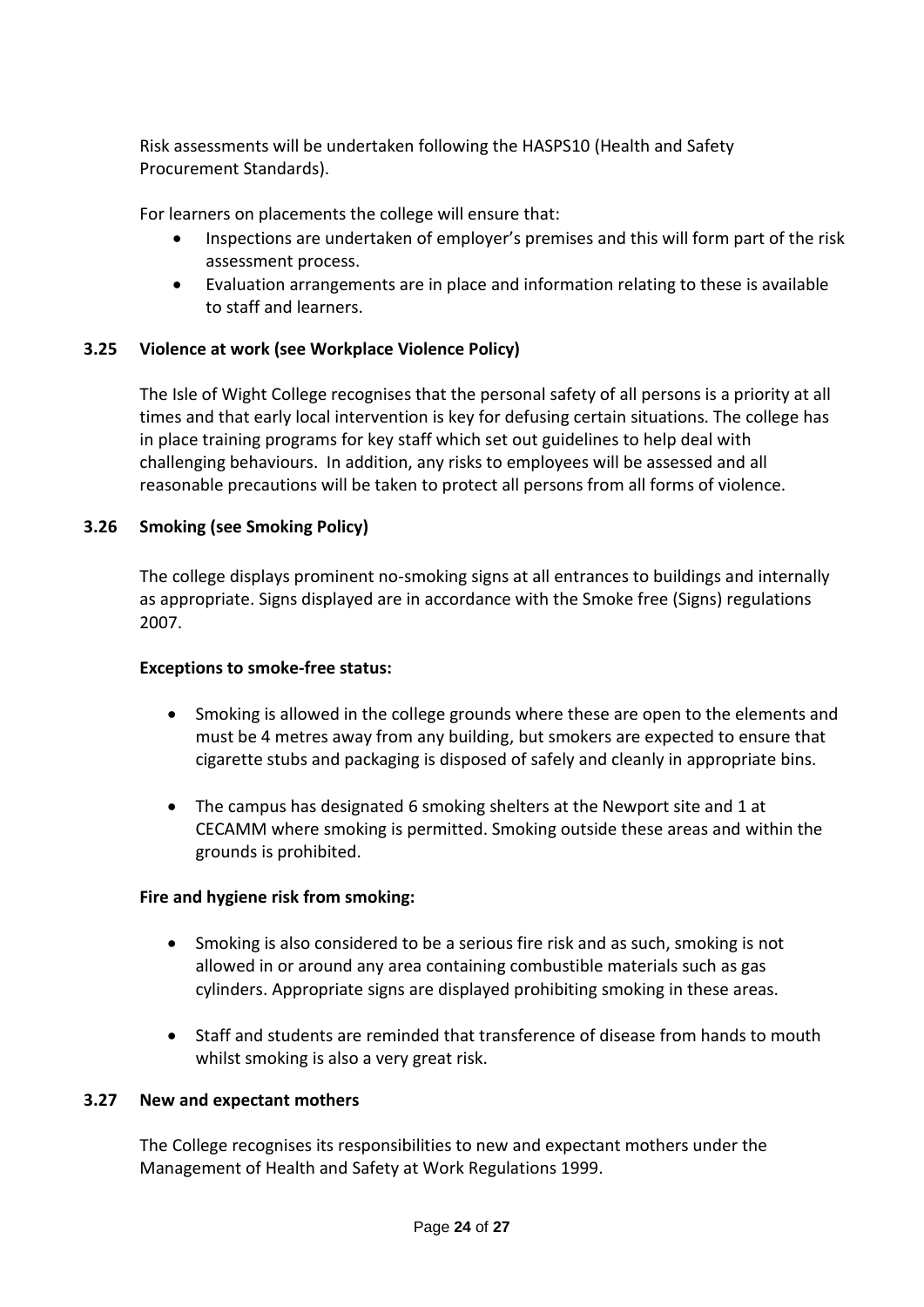The Human Resources Department refers the staff members to the Campus and Health & Safety Manager for risk assessment.

## <span id="page-24-0"></span>**3.28 Disabled staff and students - including temporarily disabled**

For staff or students with disabilities, or where existing staff/students become disabled, we ensure that the College is adapted for their needs including arrangements to ensure their health, safety and welfare.

When individuals have been signed off work by their GP they are not permitted to work until they have been declared fit to return to work by their GP.

The needs of staff/students with disabilities are taken account of within the risk assessments and where necessary individual risk assessments are carried out. Personal Emergency Evacuation Plans (PEEPS) are developed to cover the evacuation of students/staff with disabilities in the event of an emergency.

Risk Assessments and PEEPS are reviewed at frequencies determined by changes in the individual's health condition.

#### <span id="page-24-1"></span>**3.29 Legionella management**

The College has implemented arrangements to prevent the growth of legionella bacteria in water systems in accordance with the HSE'S Approved Code of Practice (L8) – Legionnaires Disease: The Control of Legionella Bacteria in water systems.

#### <span id="page-24-2"></span>**3.30 Asbestos management (see Asbestos Management Plan and Policy)**

Due to the age of some College premises, asbestos containing materials (ACMs) are present in some areas. The College ensures that control measures are undertaken, where **necessary to comply with the Control of Asbestos at Work regulations 2012.**

#### <span id="page-24-3"></span>**3.31 Animals on site (see Animals on Site Policy)**

The Isle of Wight College has an obligation to minimise the risk of the transfer of disease from animals to people. All animals sourced for educational purposes must come from reputable providers and be in a good state of health.

Members of staff, students or visitors who require the help of a Registered Assistance Dog will be allowed access to all areas of the site. There will be an assumption that Registered Assistance Dogs conform to college policies and that they are fully trained and risk assessed for support work in public areas.

# <span id="page-24-4"></span>**3.32 Manual handling (see Manual Handling Policy)**

Musculoskeletal disorders are one of the biggest causes of sickness absence. Staff in all departments are at risk of injury from manual handling including office-based staff and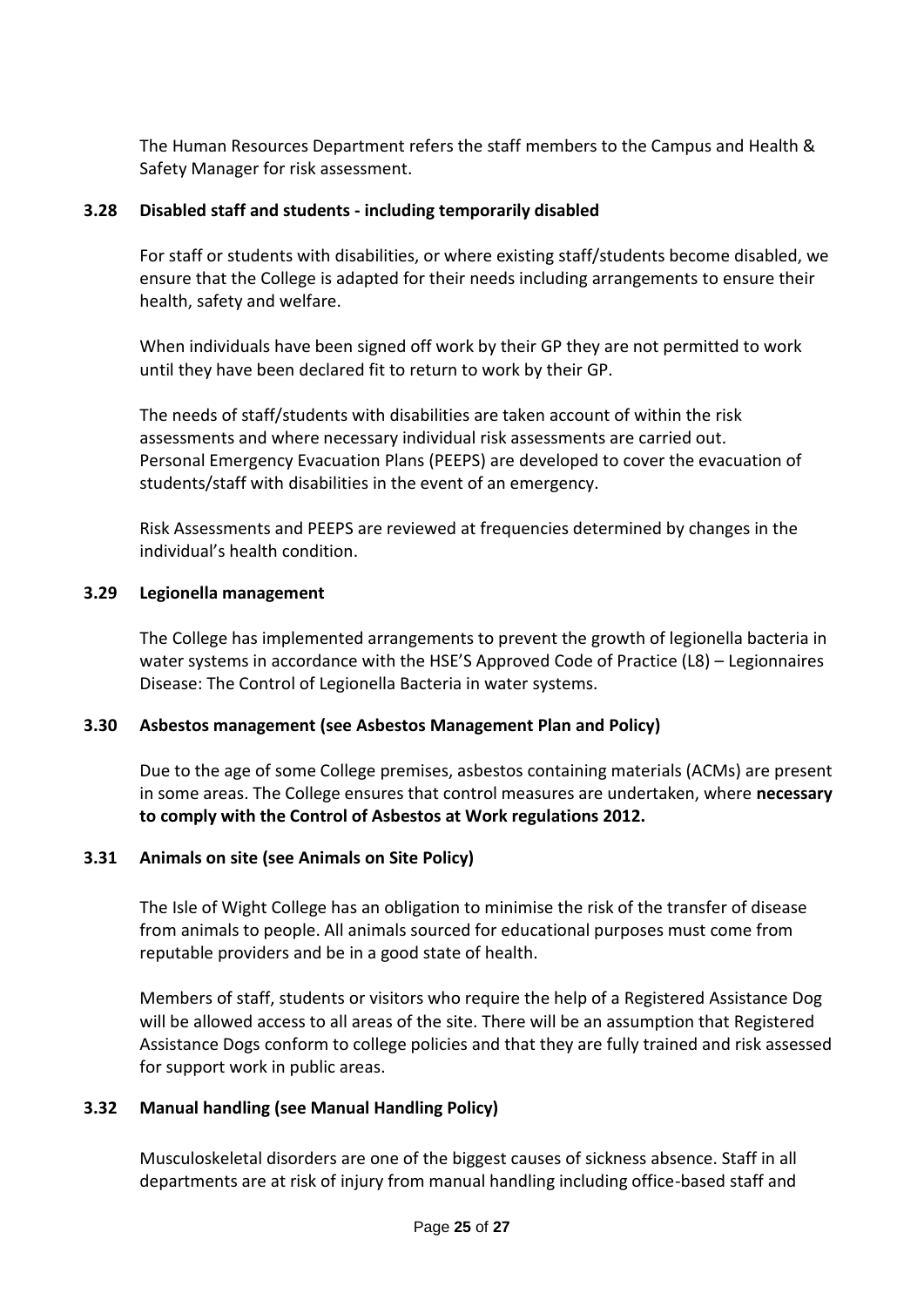those who move and handle people. The college works with other agencies on the island to ensure a consistent approach to people moving and handling across its care services.

All college staff are asked to complete e-learning modules for setting up workstations correctly when using display screen equipment.

Local staff perform manual handling risk assessments for their areas of responsibility.

All moving and handling equipment is listed so that appropriate maintenance and servicing can be carried out within set time scales.

# **3.33 Hydro Therapy Pool Emergency Procedures (see Hydro therapy emergency procedures policy)**

Emergency operating procedures are in place to deal with emergency situations within the college hydrotherapy pool. The pool attendant carries a radio while on lifeguard duty. Emergency procedures explain actions to be taken, namely:

- Evacuation
- Major injuries
- **Minor injuries**
- Water contamination
- Emission of toxic gases
- Aggressive/violent behaviour
- Bomb threat
- **Burns**
- Lighting failure.

#### **3.34 Working from home (see Home Working Policy)**

Home based work means performance of college work for agreed hours from the homebased site. The college has agreed that regular home working – working 16 or more hours of the normal working week from home on a regular ongoing basis – requires the completion of a risk assessment. Staff working 16+ hours from home must complete the online elearning module for display screen equipment along with the college computer workstation assessment and return this to the HR department.

#### **3.35 Queries relating to this policy**

All details relating to this policy are available by writing to:

The Isle of Wight College, Medina Way, Newport, Isle of Wight, PO30 5TA

This policy is available electronically on the college intranet. Further copies are available on request.